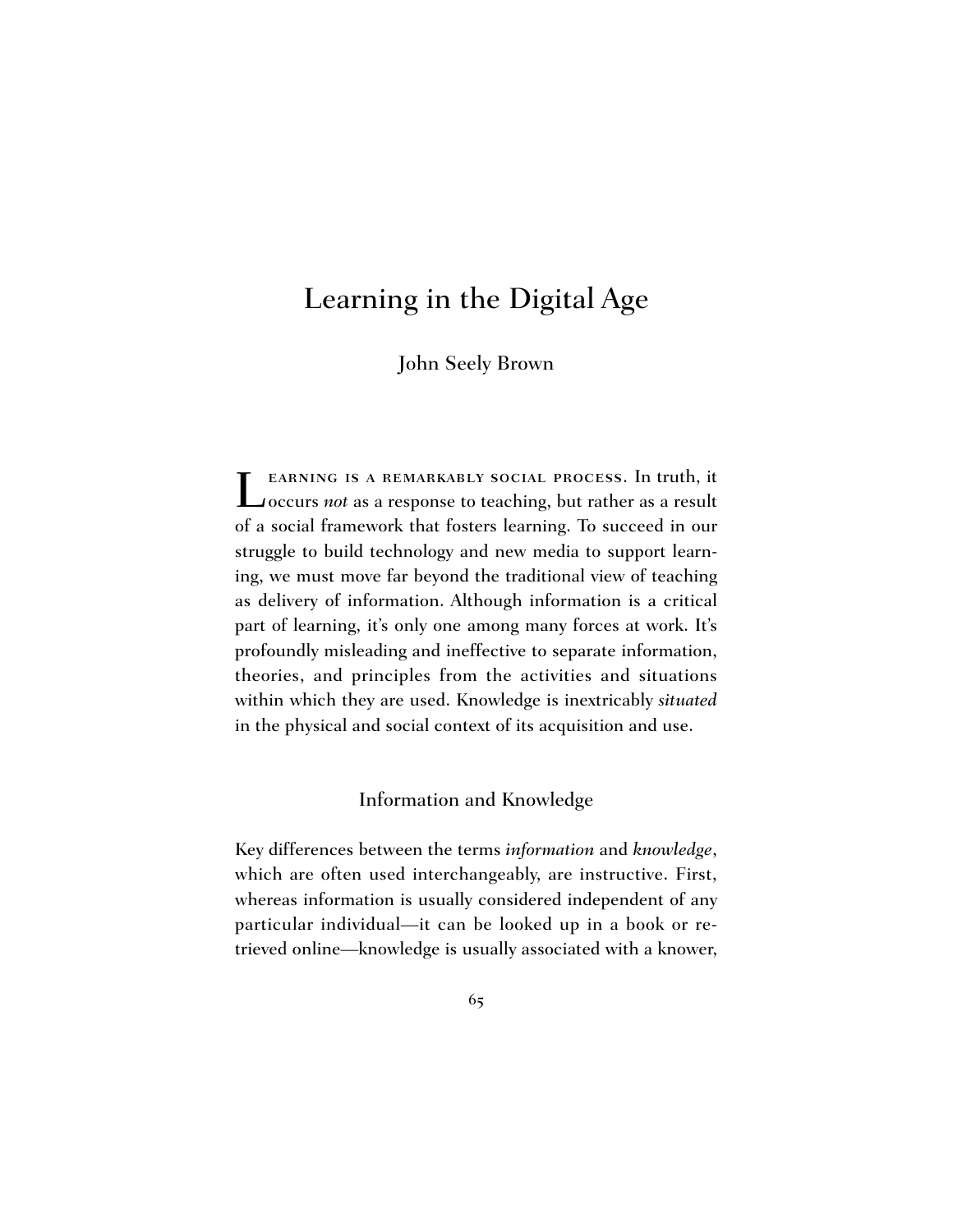that is, it resides in someone's mind. Second, given this personal attachment, knowledge appears more difficult to detach than information. It's harder, for example, to pick up, write down, and transfer than information. Third, one reason knowledge may be so hard to give and receive is that it seems to be acquired more through assimilation. Knowledge is something we digest rather than merely hold; it's usually deeply intertwined with the knower's understanding of the practices surrounding its use.

When we look at teaching beyond the mere delivery of information, we see a rich picture of learning, one that embraces the social context, resources, background, and history within which information resides. Knowledge, following Michael Polanyi, can be thought of as having two dimensions: explicit and tacit.<sup>1</sup> If we think of knowledge as a tree, the explicit dimension is like the leaves, branches, and trunk—the parts above ground. The tacit dimension is like the roots buried below the surface and deeply immersed in the soil that makes it robust. The explicit lives in books and in our brains as concepts and facts and deals with the "know-*what*." The tacit deals with the "know-*how*" that is best manifested in work practices and skills. The tacit resides in action, most often in participation with others. As a consequence, tacit knowledge can be distributed as a shared, socially constructed understanding that emerges from collaboration.

Learning by doing with others offers students the opportunity for in-depth enculturation into a particular practice, where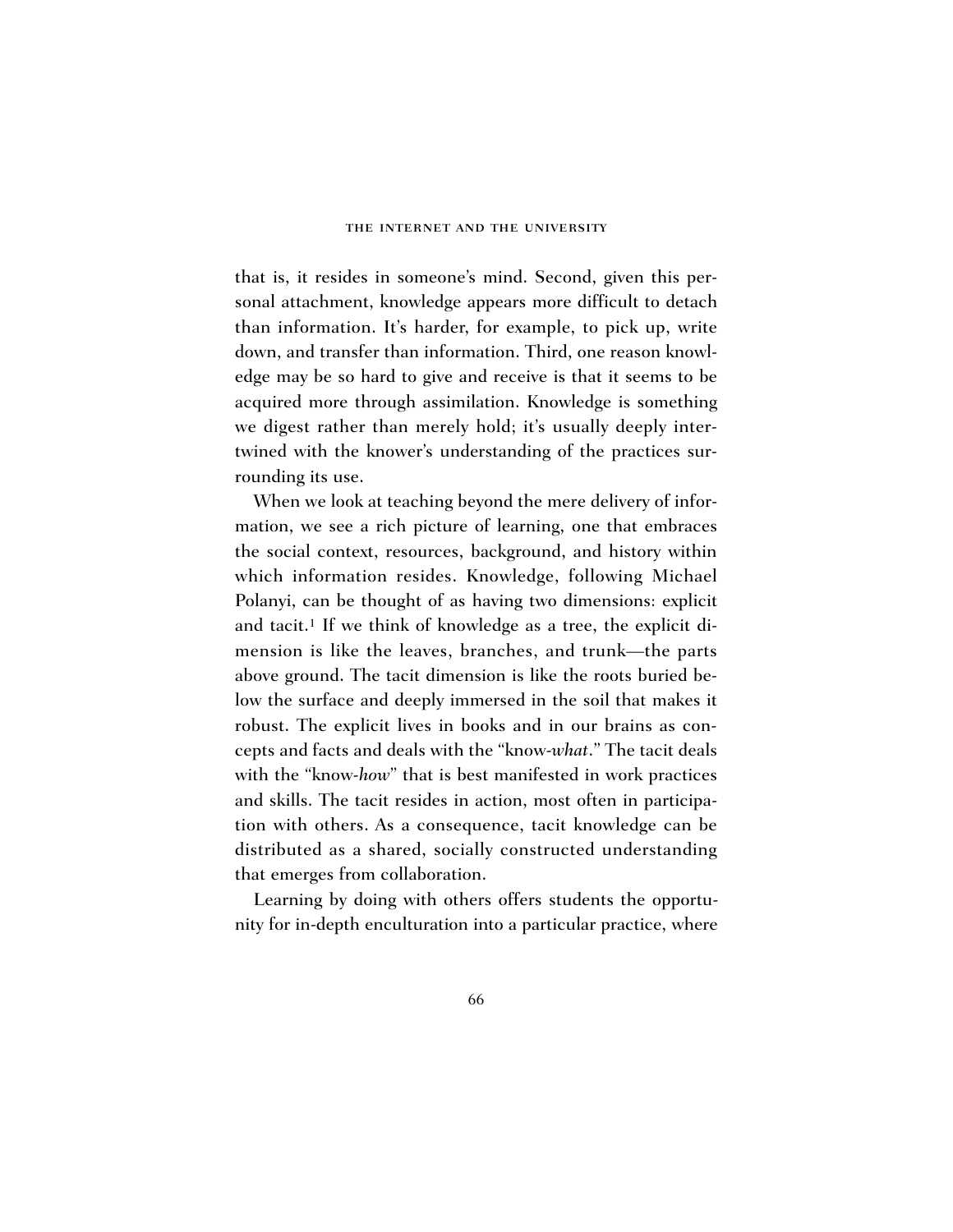one *learns to be* a physicist, social scientist, historian, etc., in contrast to just *learning about* such professions. Students could absorb the social and practical aspects of a profession (its practices) and gain tremendously from their proximity to practitioners, especially when they can watch, listen, and peripherally participate. Enculturation is crucial to such learning, since relatively little of the complex web of practice can effectively be made the subject of explicit instruction. A great deal of knowledge inevitably remains implicit in practice. The conventional route of trying to render the implicit explicit, which is the standard alternative to enculturation, is highly problematic.<sup>2</sup>

### Legitimate Peripheral Participation

Jean Lave and Etienne Wenger sum up their view of learning as socially situated in their notion of *legitimate peripheral participation (LPP)*. As they put it,

"Legitimate peripheral participation is . . . an analytic viewpoint on learning, a way of understanding learning. We hope to make it clear that learning through legitimate peripheral participation takes place no matter which educational form provides a context for learning, or whether there is any intentional educational form at all. Indeed, this viewpoint makes a fundamental distinction between learning and intentional instruction."3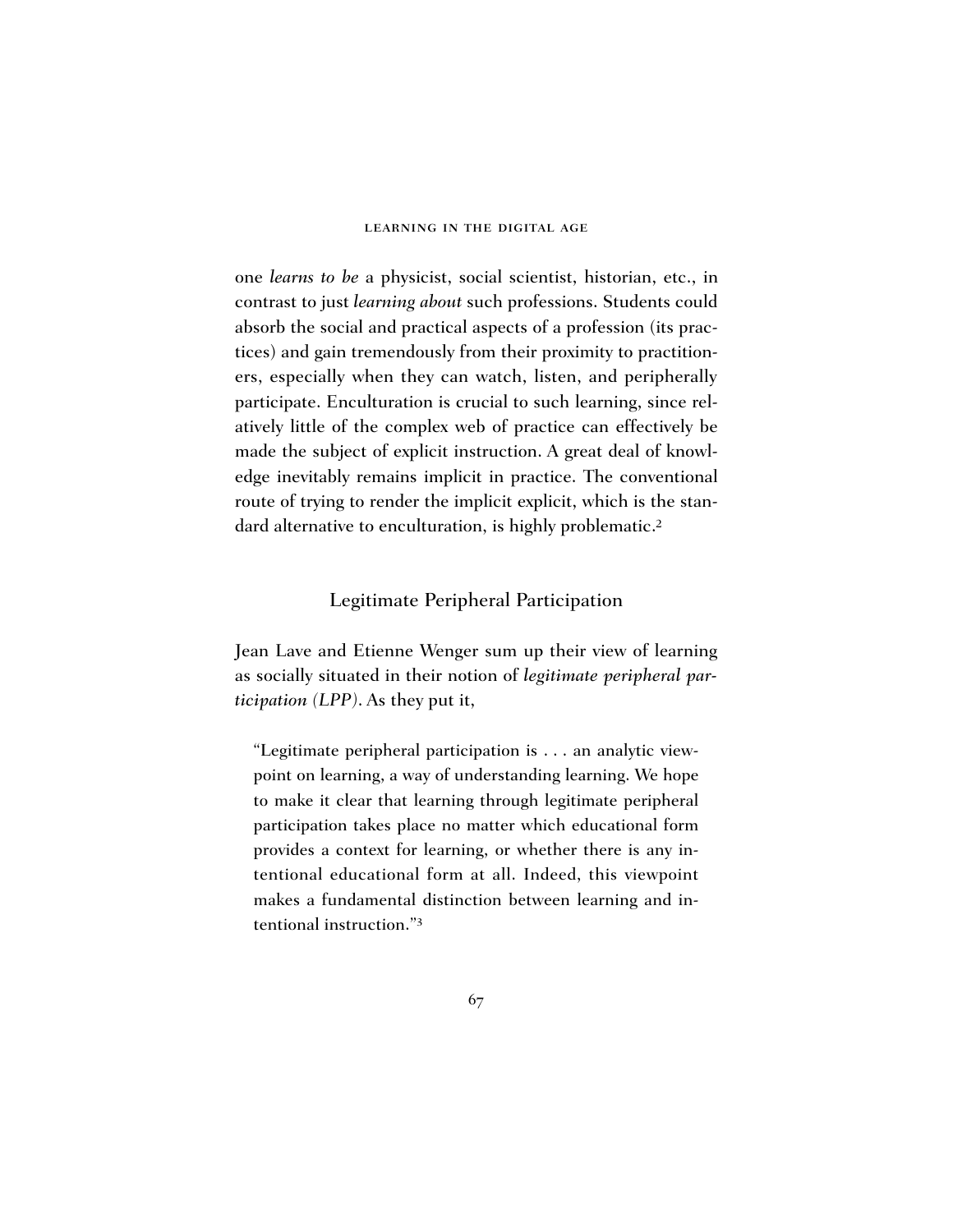Consistent with the tenets of LPP, it's through participation in communities that deep learning occurs. People don't learn to become physicists by memorizing formulas; rather it's the implicit practices that matter most. Indeed, knowing only the explicit, mouthing the formulas, is exactly what gives an outsider away. Insiders know more. By coming to inhabit the relevant community, they get to know not just the "standard" answers, but the real questions, sensibilities, and aesthetics, and why they matter.

# Universities4

The relationship between learning and credentials—degrees and diplomas—is problematic, precisely because students can gain credentials without having gained access to knowing communities. They can, and frequently do, end up with the right label but without the experience it's meant to signify. The real test of a university is the community access it provides. Any attempt to retool the education system must retain not only its degree-granting feature, but must also involve expanding access to the communities of practice that comprise the university and not simply to the content of courses.

Graduate education today, which usually involves a form of apprenticeship, offers the intensive, in-depth enculturation that stems from participation in a particular community. Contrary to popular assumptions that as people delve further into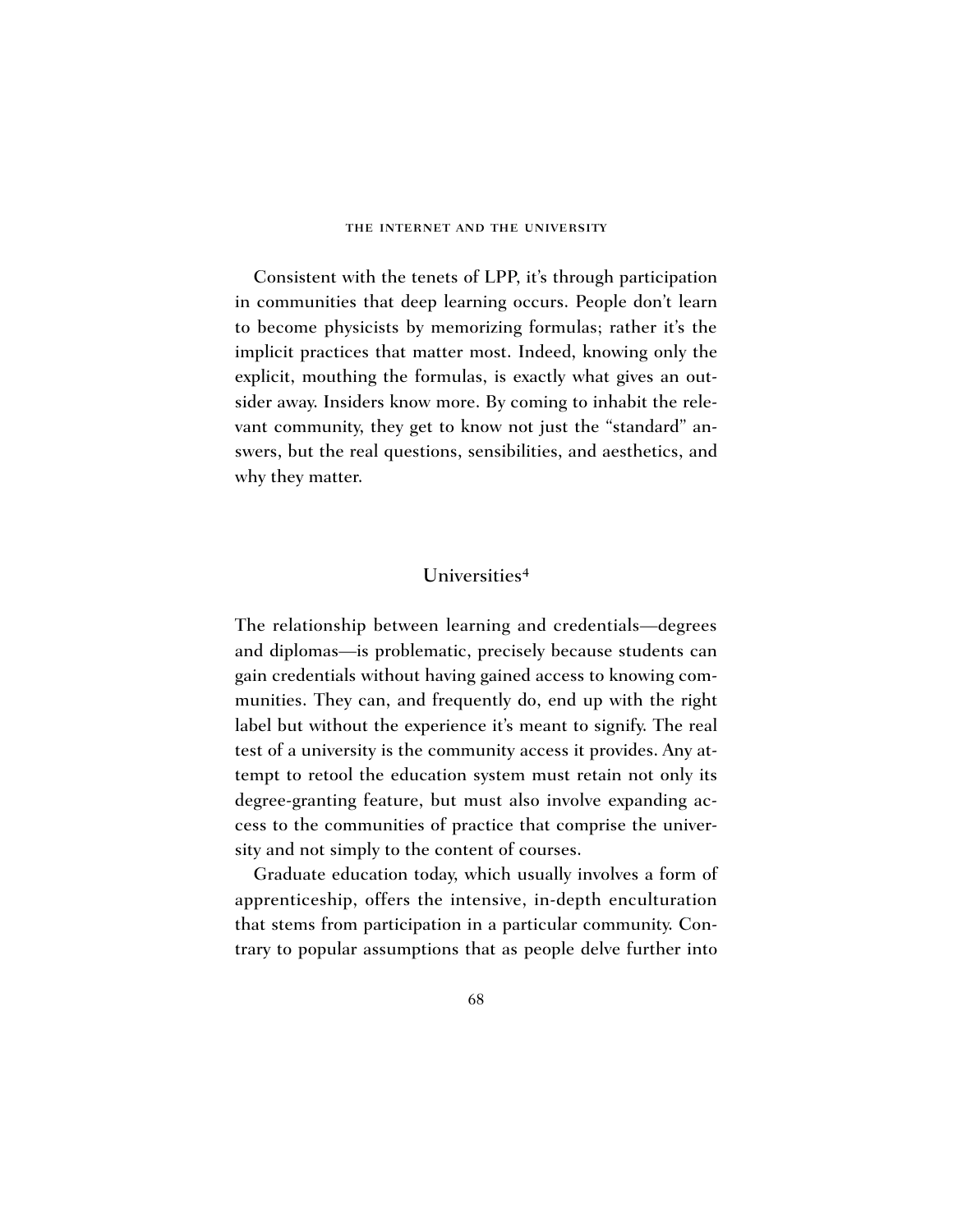an academic field, they simply become more theoretical, the reality of graduate education today is that practice, not theory, is at the top of the pyramid.

The first two years of undergraduate education, however, are different. These undergraduates are, after all, the primary targets of education's delivery mechanisms. Fortunately for them (and for universities) life is full of unintended consequences. While undergraduate curricula may be designed to deliver mass quantities of predigested knowledge, to do so universities must pull together practitioners from numerous specialized communities. This intermingling on campus enriches students' opportunities for exposure to a variety of communities. As they progress through their undergraduate years and focus on a specific field of study, students also engage to some degree in a particular community, and begin to understand its character and what joining it would entail. A diploma, then, is a reasonably safe indicator that its bearer has learned the rudiments of community joining—that is, that he or she has begun to learn.

It's the learning communities that universities establish and nurture that remove them from the realm of a delivery service, or from being mere traffickers of information, to knowledge creators. An on-campus social learning environment offers exposure to multiple communities of scholars and practices, giving students broad access to people from different fields, backgrounds, and expectations, as well as opportunities for intensive study, all of which combine to form a creative tension that spawns new ideas, perspectives, and knowledge.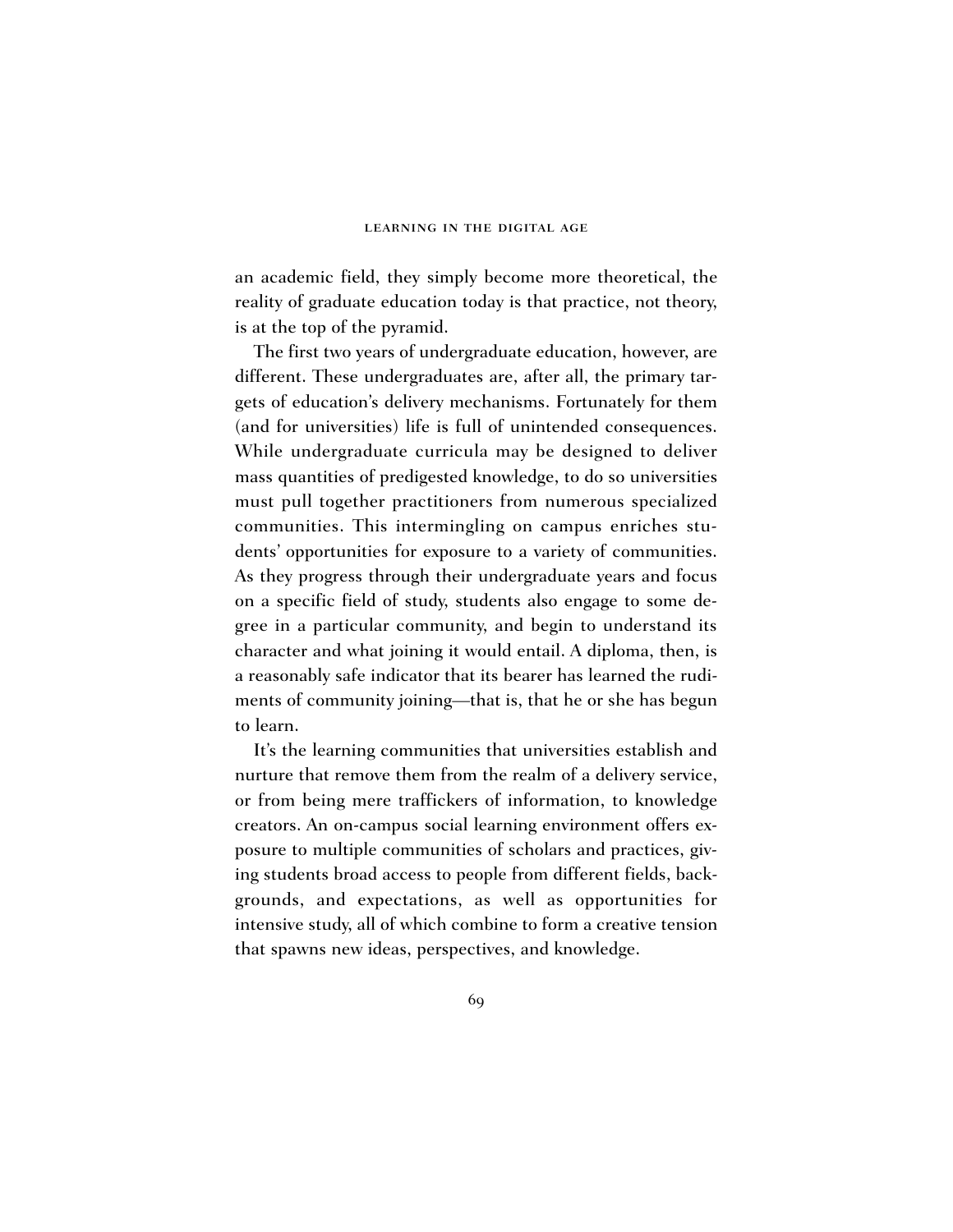# Digital Learners

Many of the current, and certainly most of the next, generation of students who reach college age are remarkably immersed in technology, far more so than we or other members of any older generation can likely fathom. Today's digital kids think of information and communications technology (ICT) as something akin to oxygen: they expect it, it's what they breathe, and it's how they live. They use ICT to meet, play, date, and learn. It's an integral part of their social life; it's how they acknowledge each other and form their personal identities. Furthermore, ICT to some degree has been supporting their learning activities since their first Web search and surf years ago.

Figure 1 shows a set of dimensional shifts that describe kids in the digital age. The dimensions are presented in turn, but they actually fold in on each other, creating a complex set of intertwined cognitive skills.

The first dimensional shift encompasses the evolving nature of literacy, which today involves not only text but also image and screen literacy. The ability to comprehend multimedia texts and to feel comfortable with new, multimedia genres is decidedly nontrivial. Digital students have developed their own vernacular, a *screen language* for their digital culture. The ability to communicate and express oneself with images (still and moving), sound, and other media is a crucial aspect of the new literacy. Beyond this, information navigation is perhaps the key component of literacy in the digital age. Web-smart kids hone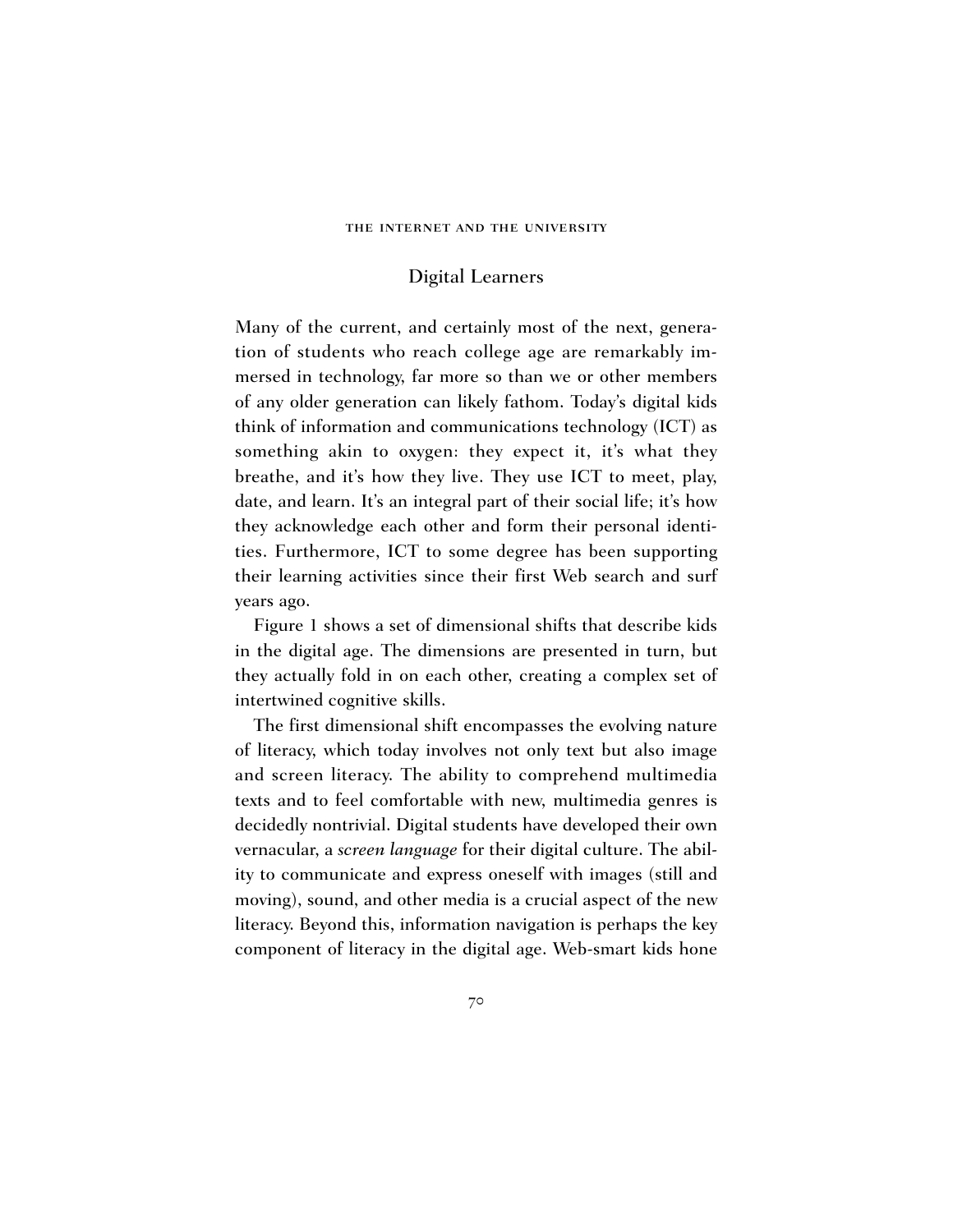#### Some Cyberage Shifts



Figure 1. Dimensional shifts describing kids in the digital age.

their judgment skills through experience and triangulation as they surf the sheer scope and variety of resources the Web presents, the magnitude of which largely befuddles the adult unfamiliar with digital technology.

The next dimension shifts learning from an authority-based lecture model to discovery-based learning. Young learners are constantly discovering new things as they browse through emergent digital libraries and other Web resources. Indeed, Web surfing fuses learning and entertainment, creating infotainment.

The third shift, pertaining to reasoning, connects to discovery-based learning in an extremely important way. Classically, reasoning is linked with the deductive and abstract. Yet young learners working with digital media seem to focus more on the concrete, suggesting a form of *bricolage,* a concept having to do with one's abilities to find something (perhaps a tool, some open source code, images, music, text) that can be used or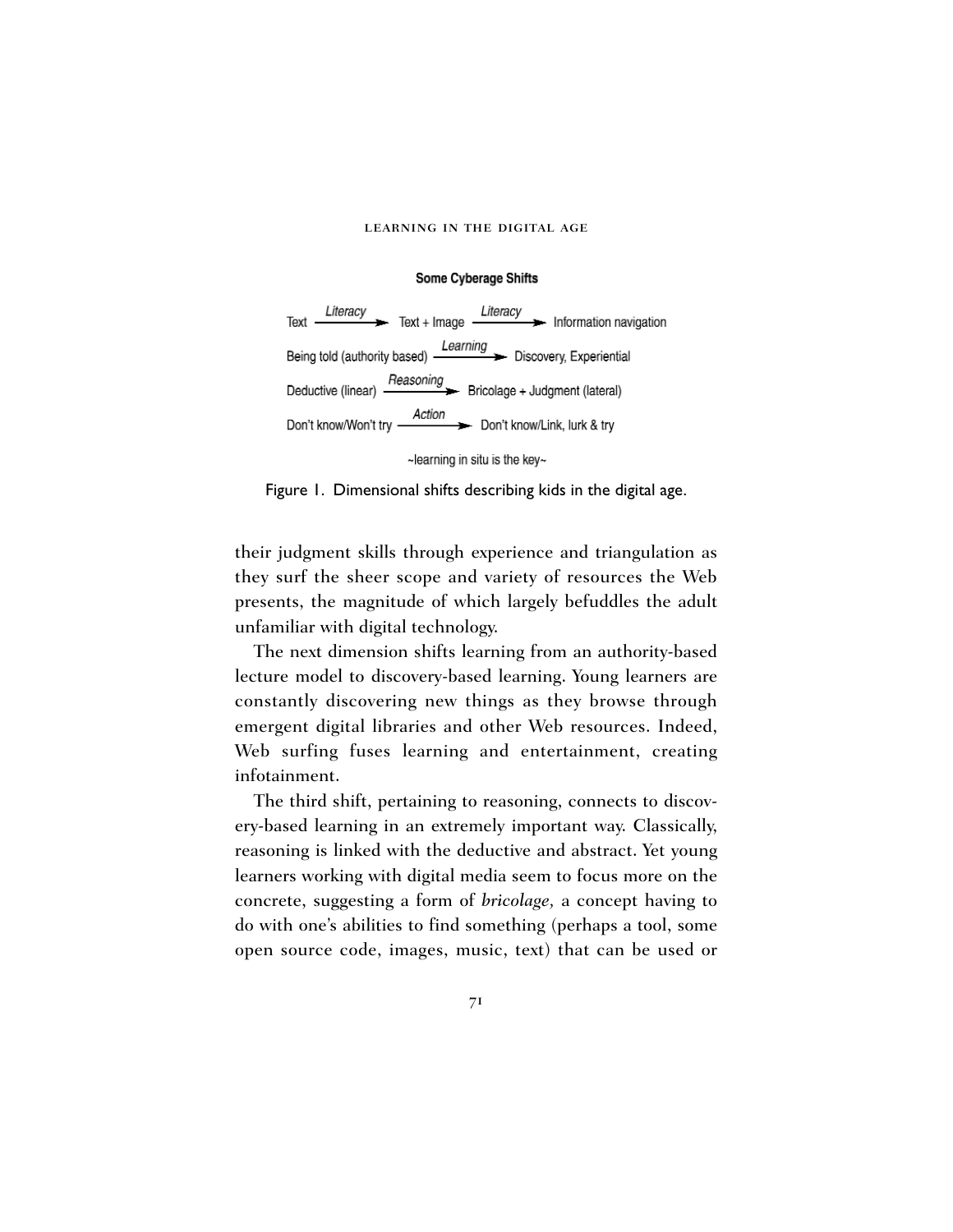transformed to build something new. Enormously popular "mash-ups," where music from various Internet sites is mixed together to create digital hybrids, is a prime example of this phenomenon.

The final dimensional shift has to do with a bias to action to try new things without reading the manual or taking a course. This tendency shifts the focus to learning *in situ* with and from each other. Learning becomes situated in action; it becomes as much social as cognitive. It's concrete rather than abstract, and it becomes intertwined with judgment and exploration.

### New Directions in Higher Education

By and large, colleges and universities have embraced technology. A remarkable range of experiments is going on throughout higher education. Some are dramatic; some may prove to be simply daft. It's important to complete all of them, since as much might be learned from failure as from success. The exemplars described below illustrate the range of possibilities that creative thinking can generate and provide a springboard from which to transform learning on campus and beyond.

### *Studios*

Rennselaer Polytechnic Institute (RPI) has been reforming its undergraduate education in science, mathematics, engineer-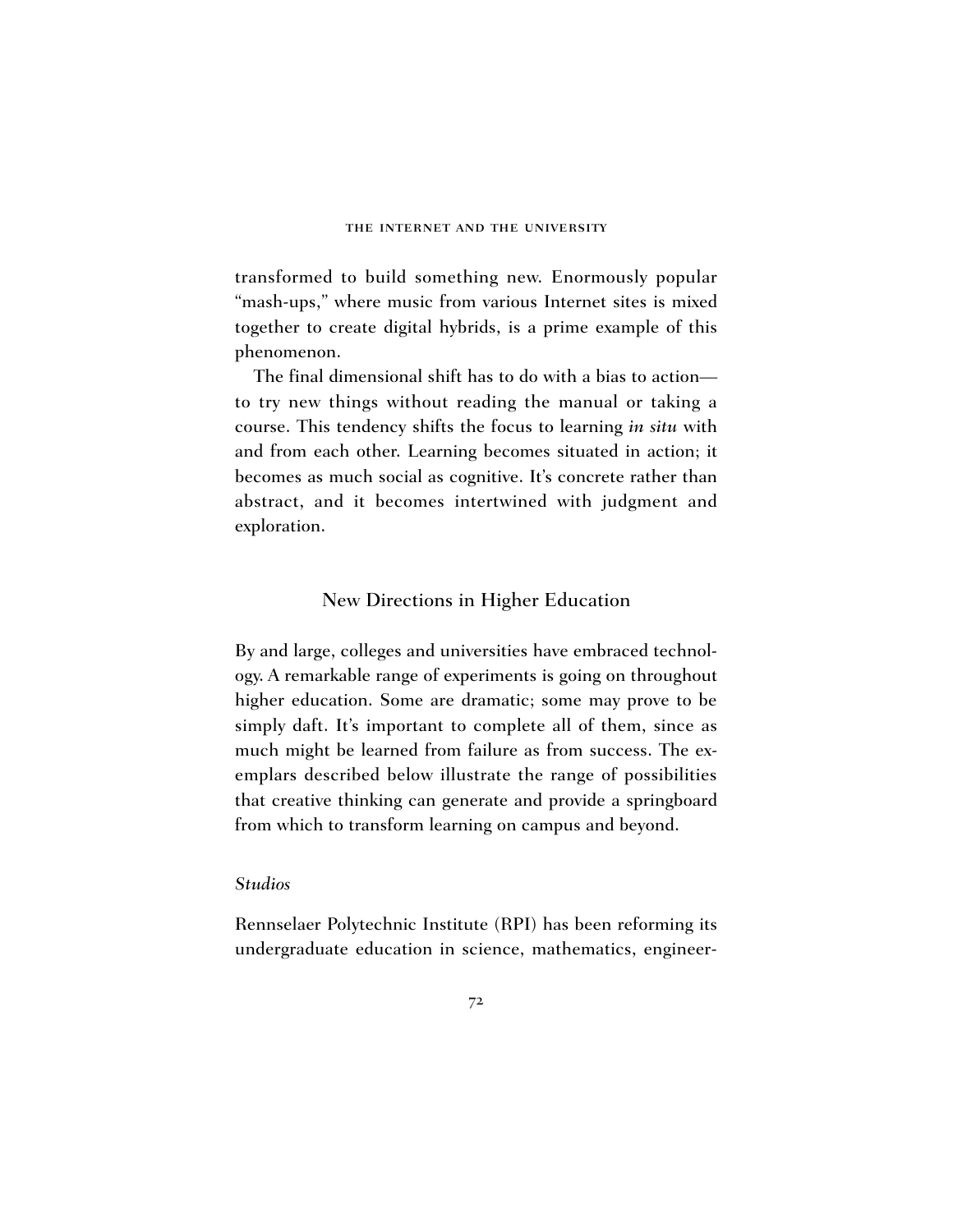ing, and technology for more than a decade. One of the key innovations RPI has implemented is to replace large, introductory lecture-based courses with *studio courses.* These courses apply an integrated, multidisciplinary approach and incorporate technology to create a better learning environment for students and a better teaching environment for faculty. They are designed to bring the interaction often found in small-enrollment classes to large introductory classes. Lecture, recitation, and laboratory are combined into one facility, the studio, capable of accommodating all three teaching methods, where the faculty conducts hands-on interactive learning sessions. While the courses use advanced-function computing technology and tools, they are actually quite structured; their pace is determined by the faculty rather than by student participants.

More recently, the Massachusetts Institute of Technology (MIT) Center for Advanced Educational Services has been working to dramatically restructure MIT's introductory physics course. The goal is to help students develop better intuition about physical phenomena in an area where such intuition can be quickly overwhelmed by the mathematical complexity of the subject. Similar to the RPI studios, the MIT prototype physics studio mixes lecture, recitation, and hands-on laboratory experience. The focus is on an active learning approach, that is, a highly collaborative, hands-on environment, with extensive use of desktop experiments and educational technology. The desktop experiments and computer-aided analysis of data will give students direct experience with basic phenomena, enhancing their conceptualization and understanding of the material.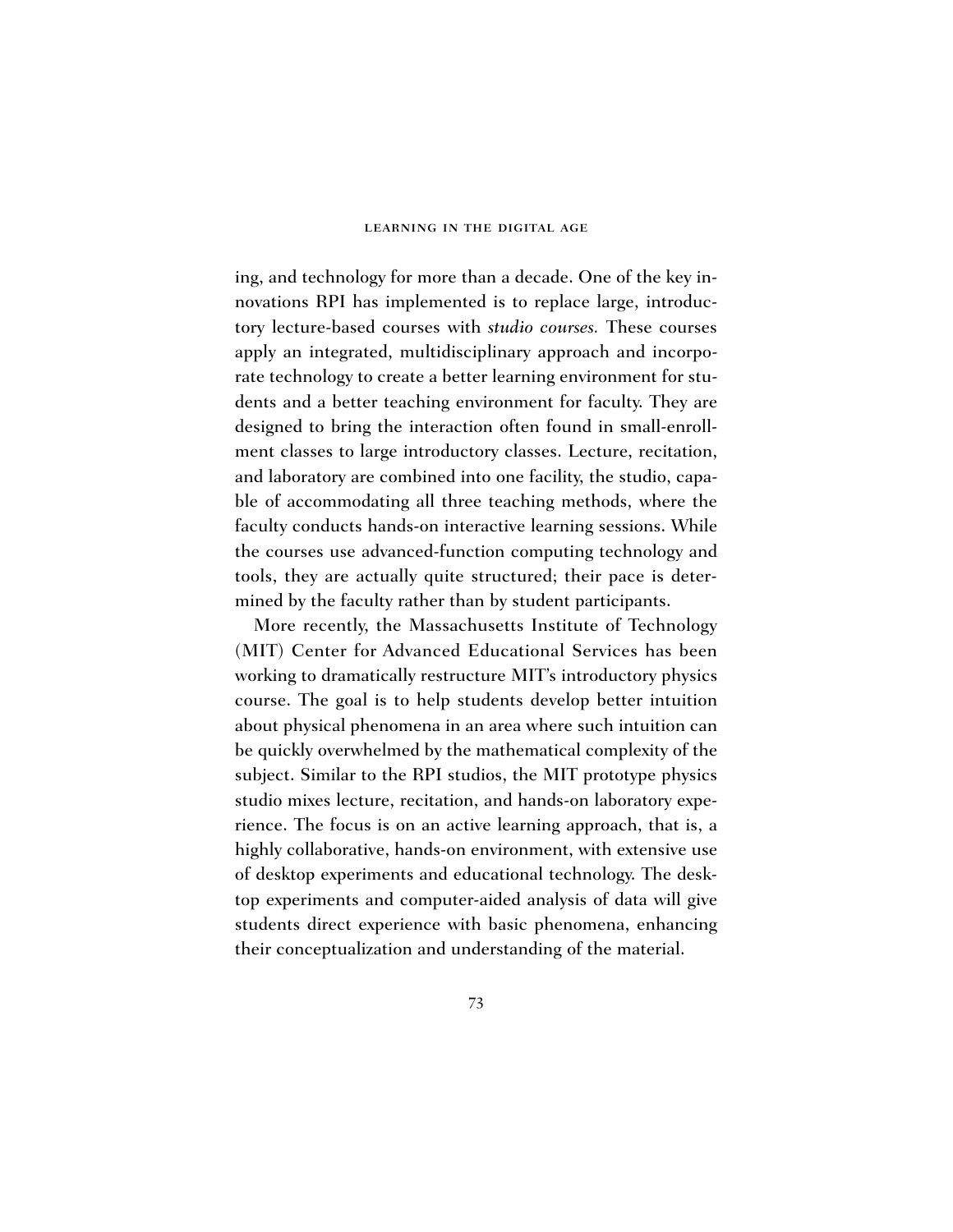### *The MIT Media Lab*

The MIT Media Lab is a grand experiment designed to organize inquiry for a new era. Disciplines traditionally kept apart in academia are brought together in the Media Lab—as are basic and applied research—to create a dynamic and collaborative environment that generates workable solutions to real-life problems. Theory and practice are combined in a just-in-time approach to education, wherein students draw on educational resources as needed in support of their larger projects.

For example, Neil Gershenfeld, director of the Physics and Media Group at the Media Lab, has turned the traditional approach to scientific training inside out. Rather than extensive class work illustrated by occasional labs, he teaches just enough of each subject for students to understand where results come from and how they are used. Classes have taken on a supporting role, providing the raw material that is shaped into an education in the creative and stimulating environment of the lab. With this freedom, the students have reinvented the organization of their education. They use the Media Lab for far more than what was originally envisioned. It has become their home, the place where they learn how to think across disciplines and, perhaps more importantly, where they learn to work collaboratively to solve hard problems.

### *The Open University*

Diana Laurillard (see pages 133–156) describes how the Open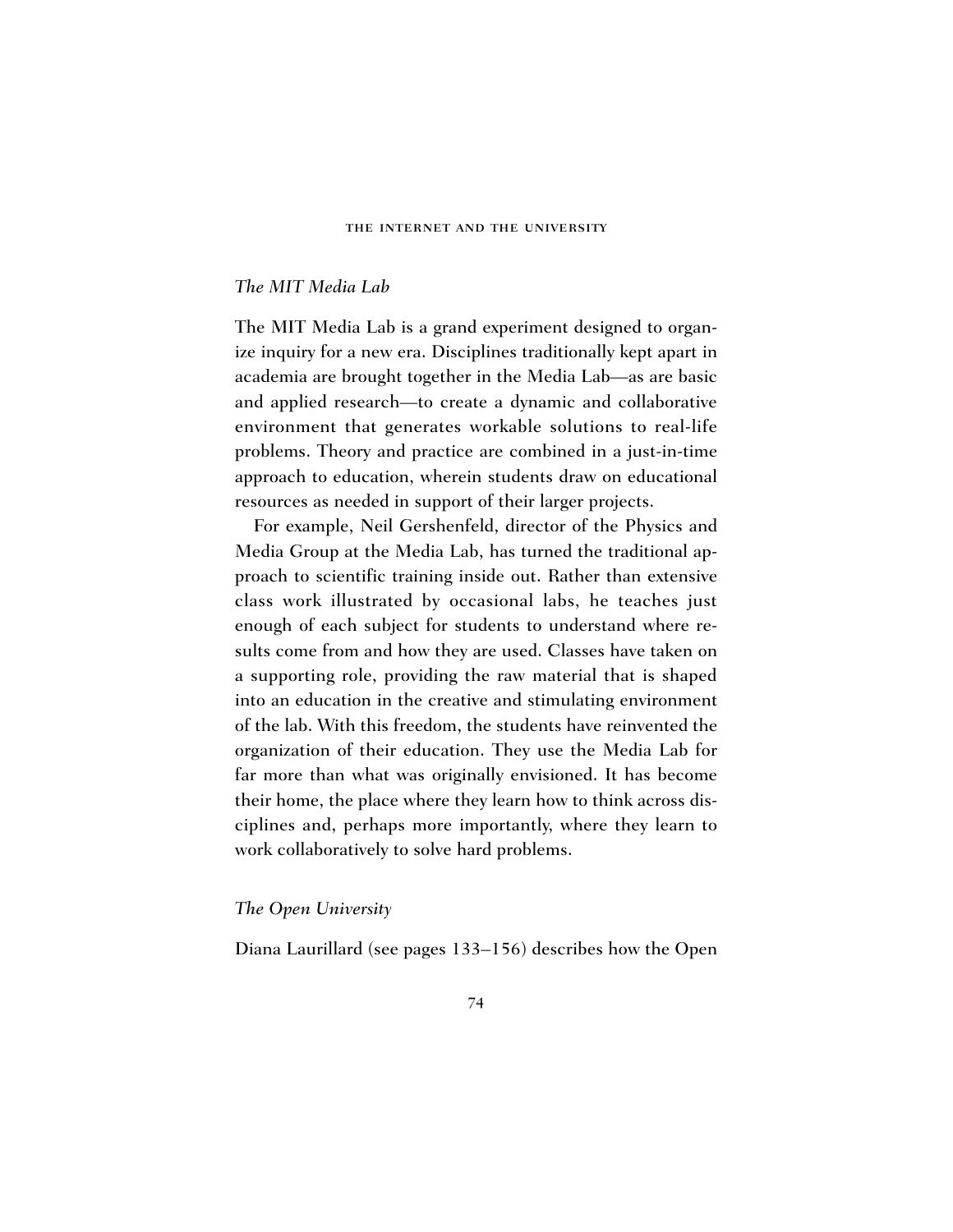University in the United Kingdom has undertaken a radical shift from the standard "transmission model" of teaching by moving beyond a curriculum focused on *what is known* to an emphasis on teaching *how one comes to know.* Conditions for the latter approach include engagement of both the individual and the learning community on many levels. Students' active participation with practitioners, working together on common projects, makes them part of the process of creating knowledge. Students learn by doing and gain the experience necessary to reason, strategize, and understand situations that occur in practice, during their future careers, where they will be called upon to think beyond the facts and rules imparted in a typical classroom setting.

Technology-based courses at the Open University are designed within the *conversational framework,* which outlines the irreducible minimum for academic learning. The framework consists of an iterative dialogue between the teacher and the student that operates on two levels: the discursive, theoretical, conceptual level and the active, practical, experiential level. These levels are bridged by engaging each participant in the processes of adaptation of practice (in relation to theory) and adaptation of theory (in light of practice). The interplay between theory and practice—that is, making the abstract concrete through a reflective practicum—is essential, as is the continual dialogue between the teacher and the student. The traditional transmission model is just one part of this much more complex model for learning as shared understanding.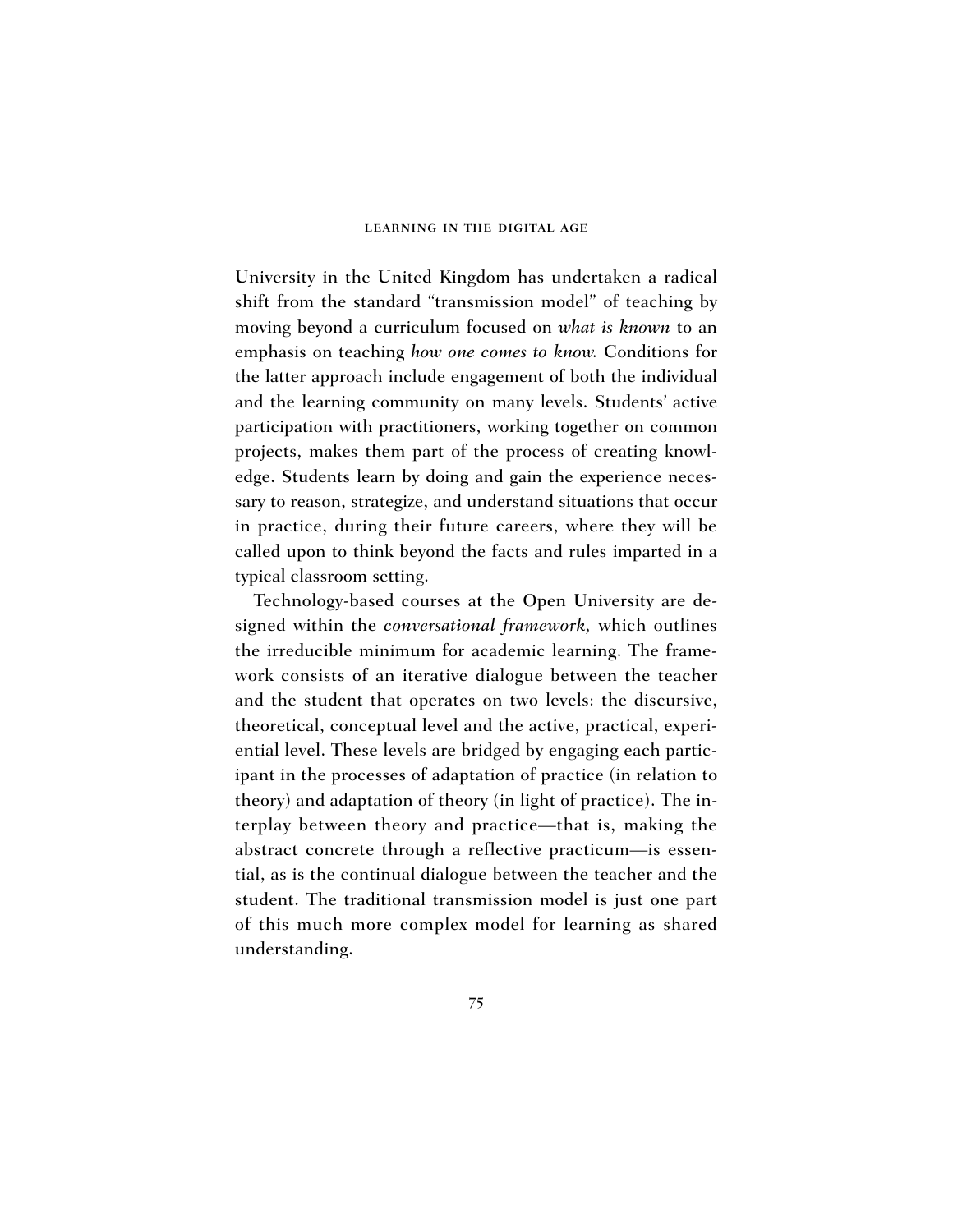# More Steps Toward Change

The Internet and other technologies honor multiple forms of intelligence—be they abstract, textual, visual, musical, social, or kinesthetic—and therein present tremendous opportunities to design new learning environments that enhance the natural ways that humans learn.

### *Persistent Online Worlds*

J.C. Herz (see pages 169–191) describes a vast and dynamic networked model for learning and teaching that already exists: computer games, particularly online multiplayer role-playing games (RPGs), whose worlds persist whether or not an individual player is logged on at any given time. Participants not only compete in these games, but also form clans to collaborate and create new content. RPGs present a valuable model for higher education both as a means to build a networked learning environment and to leverage the technological skills of 21st-century students. Their key characteristic is that they facilitate peripheral, or "edge," activities, such as the interaction that occurs through and around games as players swap discoveries and techniques among themselves, train and extend their avatars, add new constructs to the game, and more generally learn from each other.

A suggestion for evaluating these games (for those of us who did not grow up digital) is to carefully separate the content of the games from the social context that emerges around learn-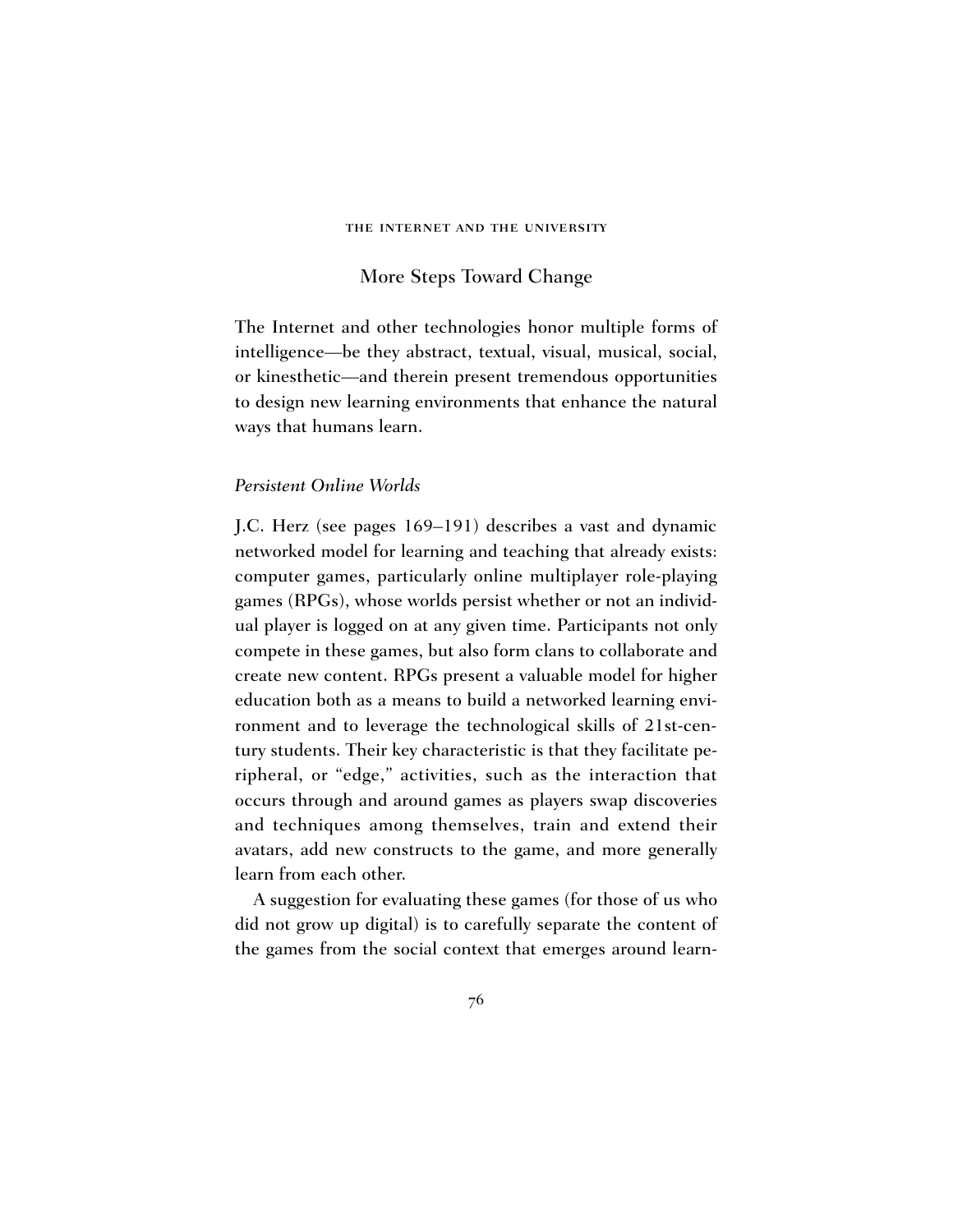ing to be an expert player. The context can become a learning ecology with substantial richness. In other words, we must be careful to separate the center, the game itself, from the activities materializing around the edge, where players not only learn from each other but often make their own extensions and modifications to the game, an activity typical of open source communities.

Similarly, universities could shape online activities into socially contextualized learning environments in which students actively engage in the construction of their learning experience and immediately use their course content. An open, persistent system not bound by semesters or strict discipline borders could allow students to develop over time and track that development along several paths. This system could form the basis of a liberal education grounded in practice.

Herz's vision expands learning from the classroom to the ongoing 24 x 7 world of the next generation of students and takes advantage of their digital culture through a learning environment based on a creative, interactive screen language rather than lectures and textbooks.

### *Multimedia Literacy Program*

The University of Southern California (USC) formed a multimedia literacy program (MLP) several years ago that has served more than 1,500 students with over 40 university courses including Asian Religion, Russian History, Communication Theory, Archeology, Political Science, Women's Studies,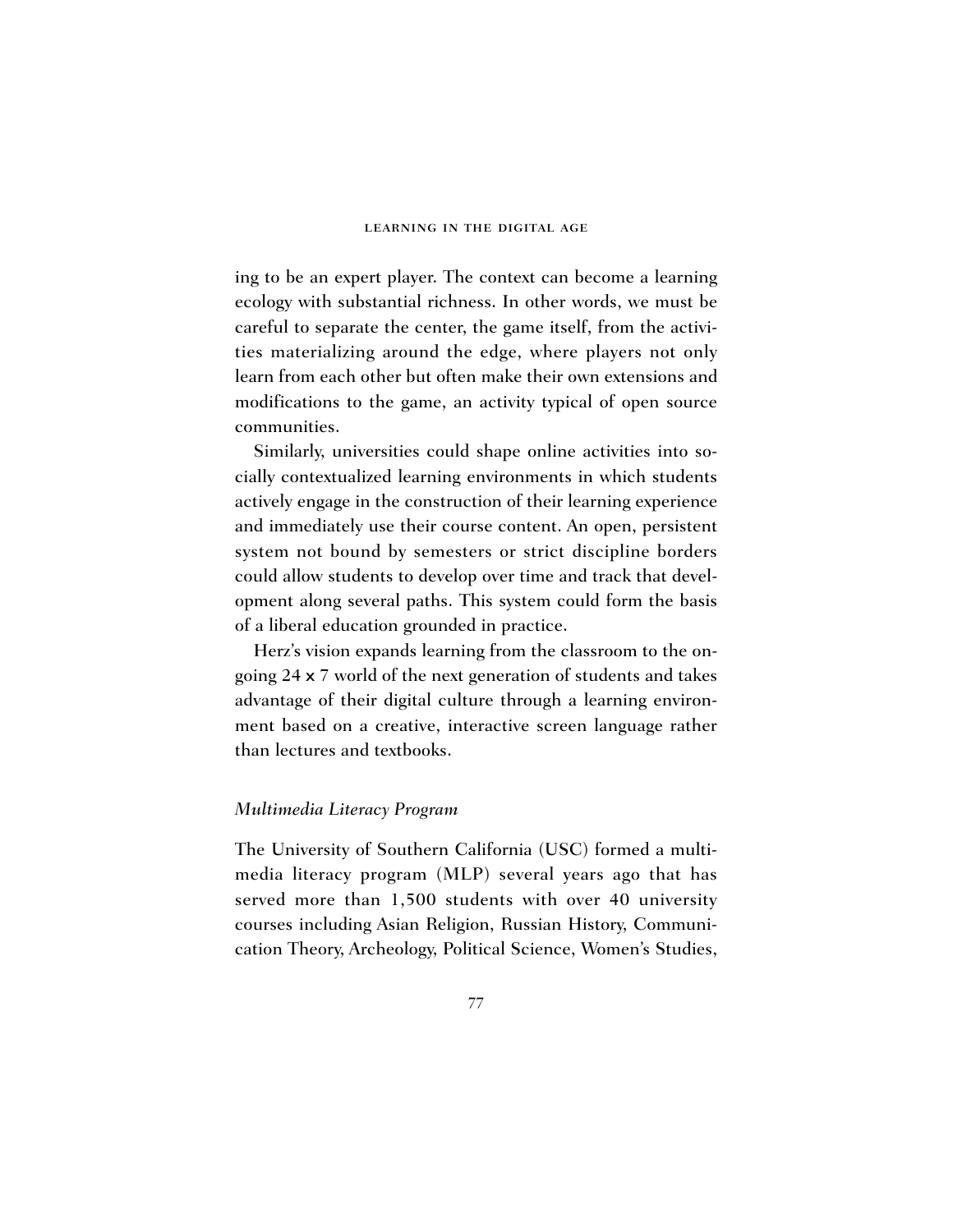and Quantum Mechanics. The purpose of the MLP is not to teach students the new tools of rich media, but rather to expose them to critical thinking in the visual arts, as well as in their subject matter, and to explore new means of expression and argumentation in nonlinear, interactive, and time-based media. Such media are recognized for their influence on our popular culture; however, the notion that literacy now requires the ability to both read and write with them as well has yet to gain either credibility or clear understanding.

The intent of this ambitious program can be best summarized by MLP's director, Stephanie Barish: "It is imperative that we expand our concept of literacy to include visual, audio, interactive, and combined media and ask ourselves: what will it mean to be truly literate, and by extension, educated in the 21st Century?"5

One especially interesting point about the MLP courses is that their impact is felt as much by the faculty as by the students. Nearly all the class projects involve intense collaboration among the students, teaching assistants from the subject matter, teaching assistants from the film school, and the professors. Designing the projects often requires a substantial rethinking of the course material and sometimes the curriculum. Most academics are not used to rendering their thoughts concretely, let alone considering how to structure the interplay among text, image, and sound to enhance a student's understanding of a concept or situation. More generally, the focus is exclusively on content, ignoring how to shape context to facilitate comprehension. (See the sidebar by Nicole Herz on pages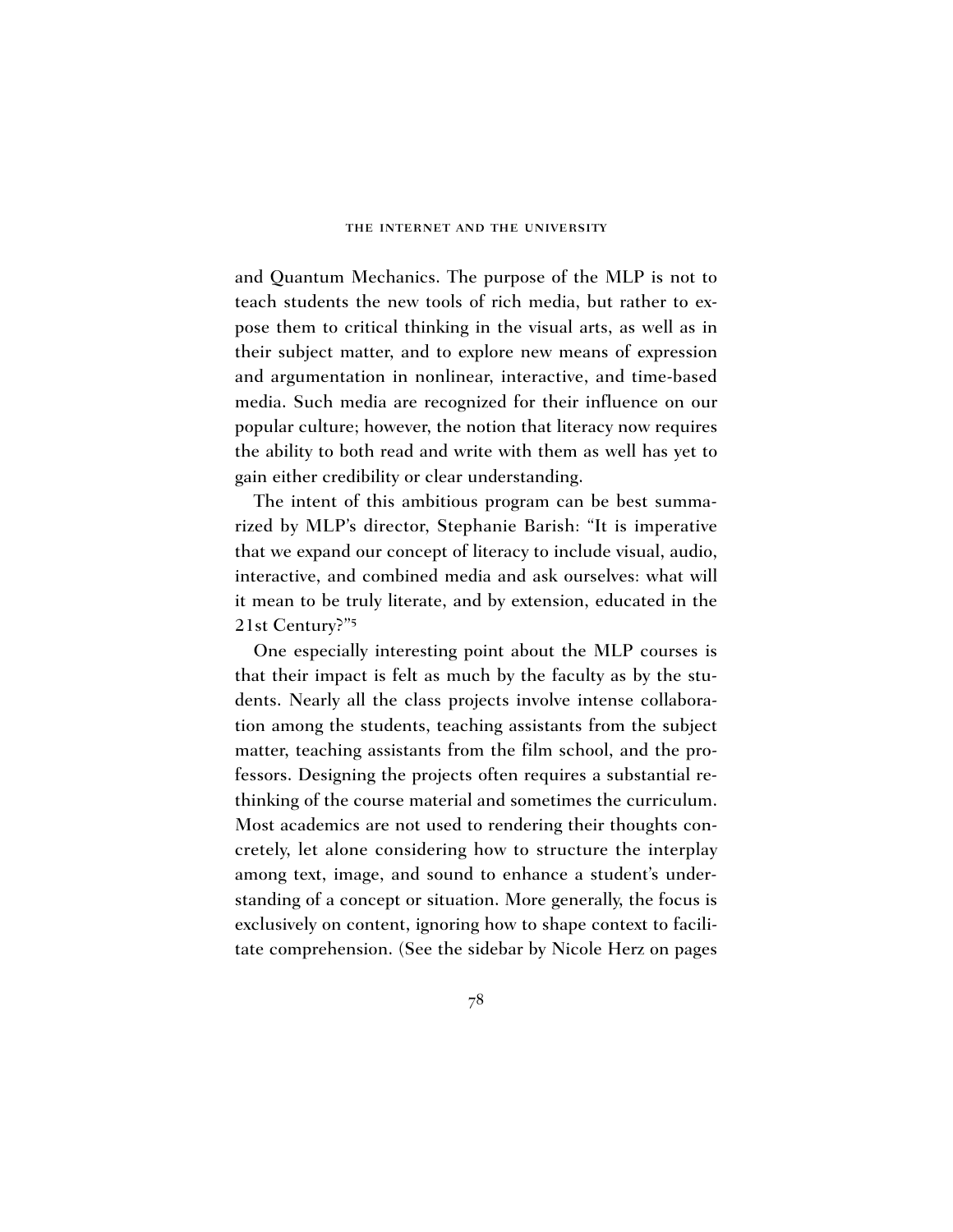86–91, which provides another glimpse of bringing together visual and textural cultures.)

### *Virtual Universities*

The social view of learning that relies on personal interaction, communication, and peripheral participation runs counter to the belief that virtual universities will eventually replace brickand-mortar universities as physical and cultural institutions. The idea of the virtual university both underestimates how universities work as institutions and overestimates what communications technology can do.

The virtual, however, can augment the physical and undoubtedly will transform many of the interactions of researchers and students, of teachers and learners. Its contribution to the university of the future will be immense, yet the feasibility and financial viability of technological intervention are as much issues for concern as celebration. Implemented without due understanding, intervention might only further polarize an already deeply divided system. Instead of disappearing, the conventional campus with its rich and respected resources could easily become the exclusive preserve of those who can afford it. Those who cannot would have to make do with the Internet.

An alternative approach is not to divide the student body into those who get to go to campus and those who only get to go online. It may be wiser to consider ways to divide each student's career between time spent on campus or in communi-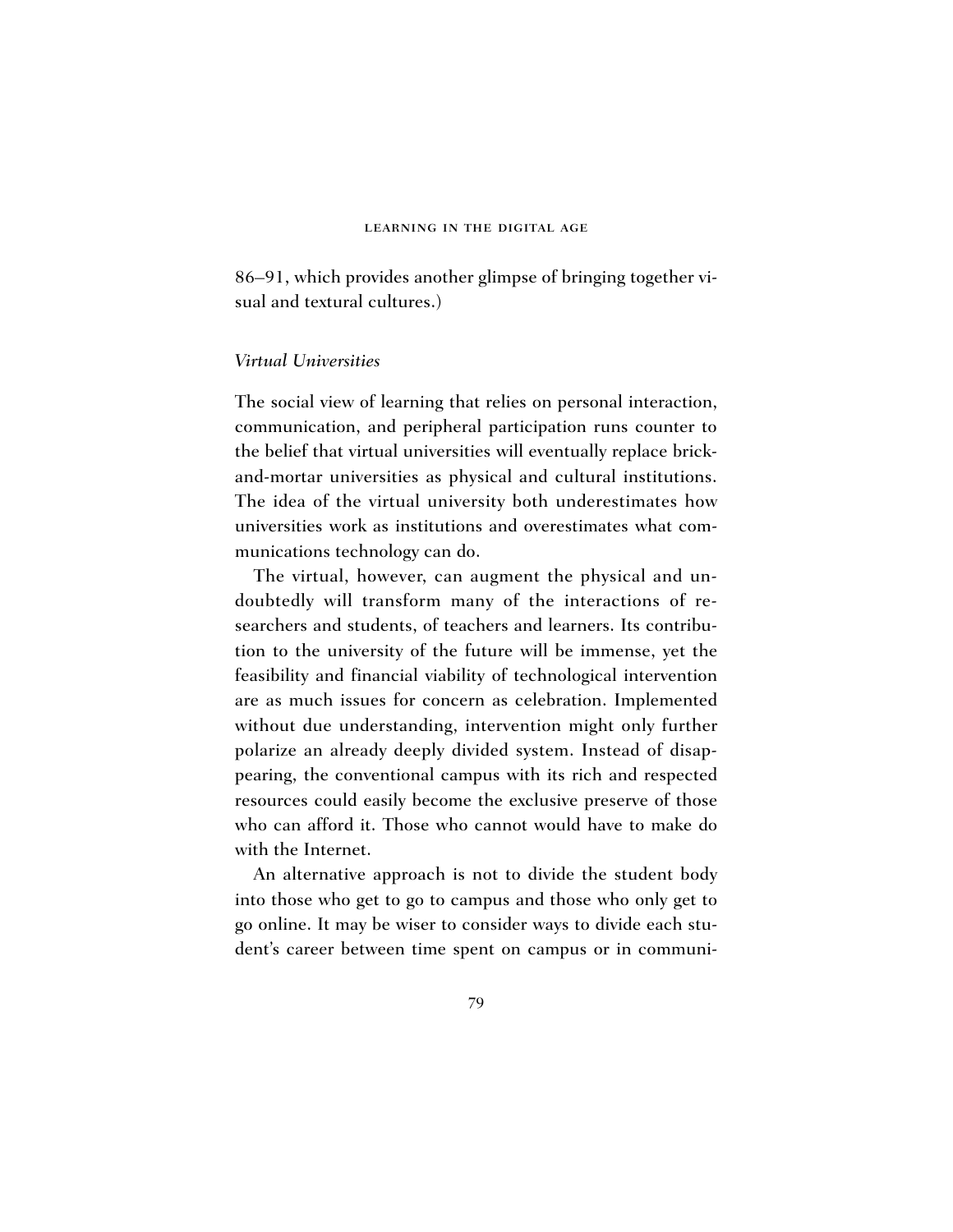ties and time spent online so that more students have the opportunity to experience the best of both worlds. This view is not based simply on a naive desire for a more egalitarian education system. It's also based on what it is that universities do, why people think of them as worthy of huge investment, and, most importantly, on leveraging the natural ways that people learn and the possibilities that technology presents.

### A New Knowledge Architecture

We are witnessing a profound blurring of the classical boundaries separating teaching, learning, research, administration, communication, media, and play, all brought about by new technologies. For today's students, ICT is not so much a tool as it is a way of life. It's deeply embedded in all aspects of their lives: living and learning are interwoven, and, likewise, they expect their institutional environment to present a seamless web connecting the academic, social, and administrative uses of computing. A framework, or architecture, that unifies these traditionally separate infospheres to produce a new form of a learning ecology—an active place where the virtual and the physical seamlessly and synergistically coexist—is necessary.

Today's generation of students communicates in a language that many academics don't yet understand. It's an ever-evolving language of interpretation and expression, an interactive approach to learning, creating, and responding to information through a complex montage of images, sound, and communi-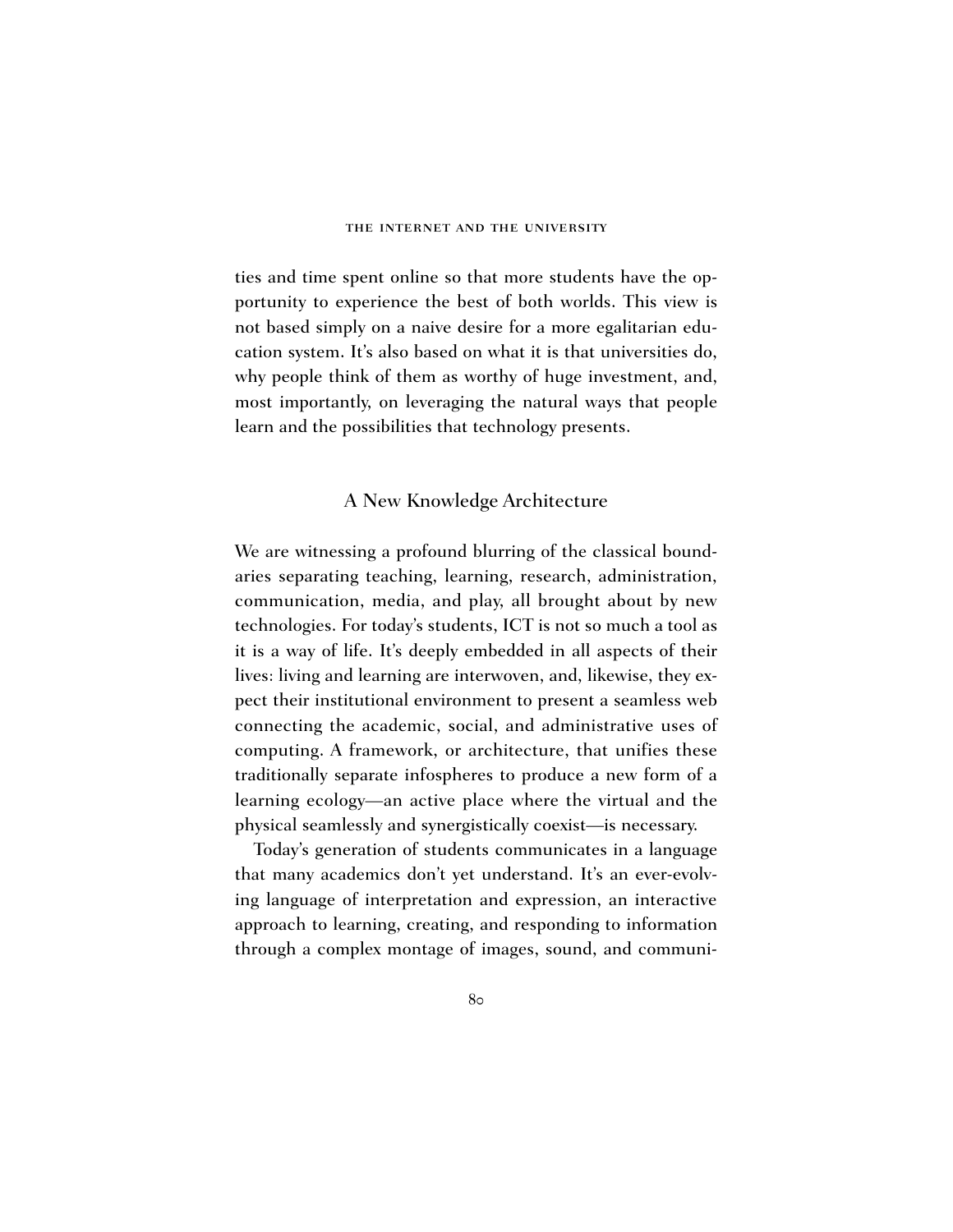cation. Students are pushing learning into a new dimension; it's a mistake to continue to try to teach them in time-worn ways. Their choices of communication need to be diversified to include, for example, visual interpretations of texts and historical figures or soundtracks for poetry. Students can take advantage of the enormous resources of the Web, transforming what they find there by using digital technologies to create something new and expressive. The potential to invigorate investigation in the humanities with this approach is clear.

A change in the basic vehicle used for learning today, from archetypical courses, lectures, and textbooks to various interactive, electronically portable media could be a mode for enhancing our education system. Woodie Flowers (see pages 93–132) envisions entertainment-quality, Web-based modules that use animation, voice and video clips, captions, and text, all combined in accurate, well organized, pedagogically solid productions. He is convinced that the best lecture he has ever given would be no competition for a highly produced new media version covering the same material. A powerful implication of converting entire courses into modules is that students would not necessarily have to be on campus to complete them. Large introductory courses taught at the undergraduate level offer ripe possibilities for moving toward this new architecture.

More advanced and specialized courses could also be converted, although some level of face-to-face contact is certainly necessary to master such material. Indeed, several institutions and NASA recently announced a partnership to produce highly interactive learning modules to teach aerospace engineering.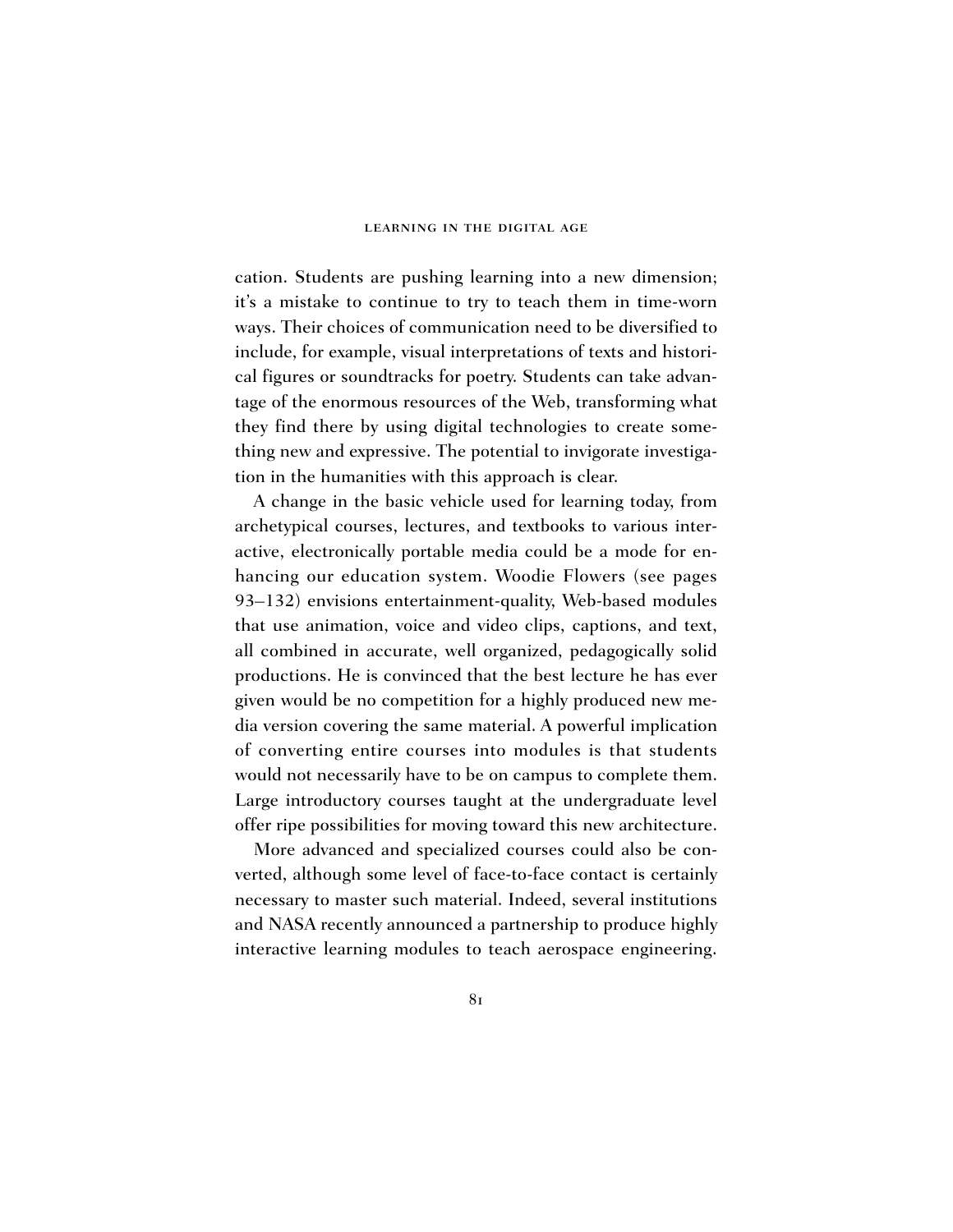In some of the modules, students will wear virtual reality glasses that would allow them to see aerospace systems and mechanics, along with animated reproductions of their professor and other students. Such environments are beginning to acknowledge the interactive and social basis of learning and are finding ways to achieve a balance between discovery and reflection in situ. But, as impressive as this sounds, we must facilitate off-campus students to construct their own understanding of these multimedia lectures through some form of social interaction. To this effect, off-campus virtual discussion groups can be created. We must also find ways to support the emergent aspects of learning that come from witnessing not just a wide range of courses, but also from experiencing a wide range of communities of scholars and practices.

Graduate education today, as discussed above, immerses students deeply into their chosen community of practice. Its nature is highly intensive and interpersonal and, thus, calls for more on-campus contact than a typical undergraduate course of study. This is entirely appropriate in light of the social nature of learning. Nevertheless, we can better leverage the resources harbored in the well established learning communities throughout higher education by rethinking their architecture.

The research university of the 21st century should support the development of graduate education that focuses on problems rather than disciplines. The roots of problems are almost inevitably found in the space between disciplines. In-depth explorations at the intersections of disciplines, where ideas collide, will lead to new methods and new concepts to help move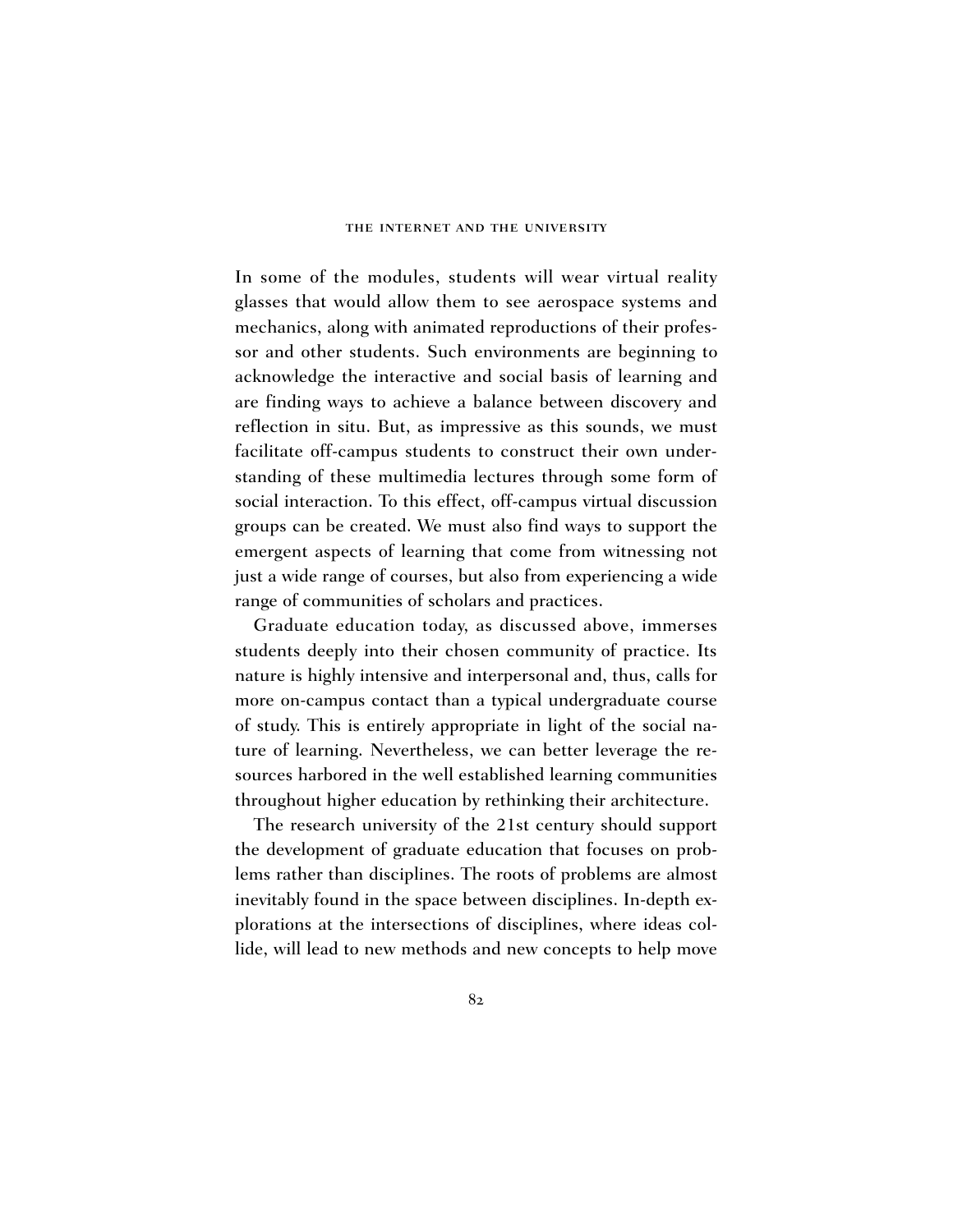knowledge forward. A typical graduate student could be mentored by two or three faculty members, each from a different discipline, who, together, would advise the student on how to pursue the problem to its root. The student then becomes the boundary object between the disciplines, increasing both the professors' and his or her understanding of the space there.

# A New Knowledge Ecology

The traditional university boundaries are blurring, not just because technology is making it possible, but also as a result of the burgeoning demand for education beyond campus and the undergraduate years. Technology can help higher education meet this demand by reshaping the university and extending its reach across time and space.

Across time, universities can maintain active relationships with alumni to help meet their lifelong learning needs. Given the rapid pace of technological advances and knowledge generation, lifelong learning is critical for continued innovation and prosperity. The tremendous growth of corporate-based training programs, which offer short, focused courses on a just-in-time basis, is ample evidence of the need for ongoing education beyond completion of one's degree. However, the networks that connect alumni and universities can offer more than just ongoing education for today's workers. Given their involvement in a practicing community, alumni can enhance the vitality of the network and the university by making contributions based on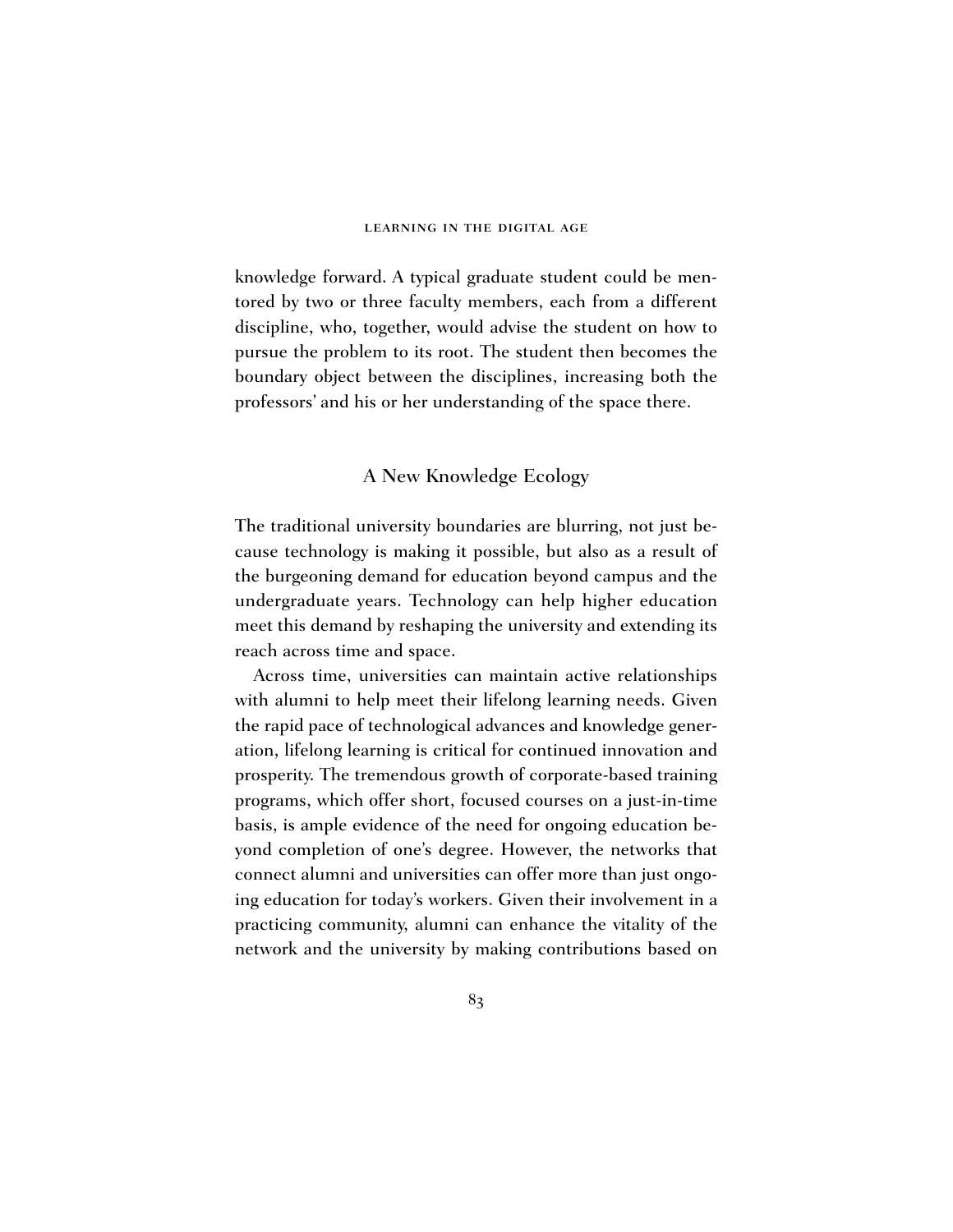their professional experiences. Most participants in a dynamic alumni network will become both learners and teachers. This dual role suggests that universities should move beyond an information push approach to interacting with alumni to more of a dialogue approach where both parties become learners, learning with and from each other. Universities should move from a diode model to a dialogue model when it comes to interacting with alumni and the outside world.

Learning networks, such as the one suggested above, go far beyond the usual broadcast variety of distance learning programs and differ in important ways from two-way interactive video conferencing. Learning networks resemble a virtual town, an open community in which each learner uses the network's resources as needed according to his or her learning styles, interests, and background. The network is supported by students, faculty, alumni, researchers, practicing professionals, retirees, and mentors, all seeking learning experiences and, in the process, contributing to the education of other participants.6

Learning networks can help transform the university into a learning organization and extend its reach across space. And they can serve as a springboard to an even more encompassing form, a broad *knowledge ecology* that reaches beyond the university's resources to draw on the strengths of the cultural institutions surrounding it (for example, libraries and museums) as well as on the equally important contributions of the region's corporations and government. Effectively linked, these resources would form an ecology that stimulates increasingly rich intellectual and educational opportunities.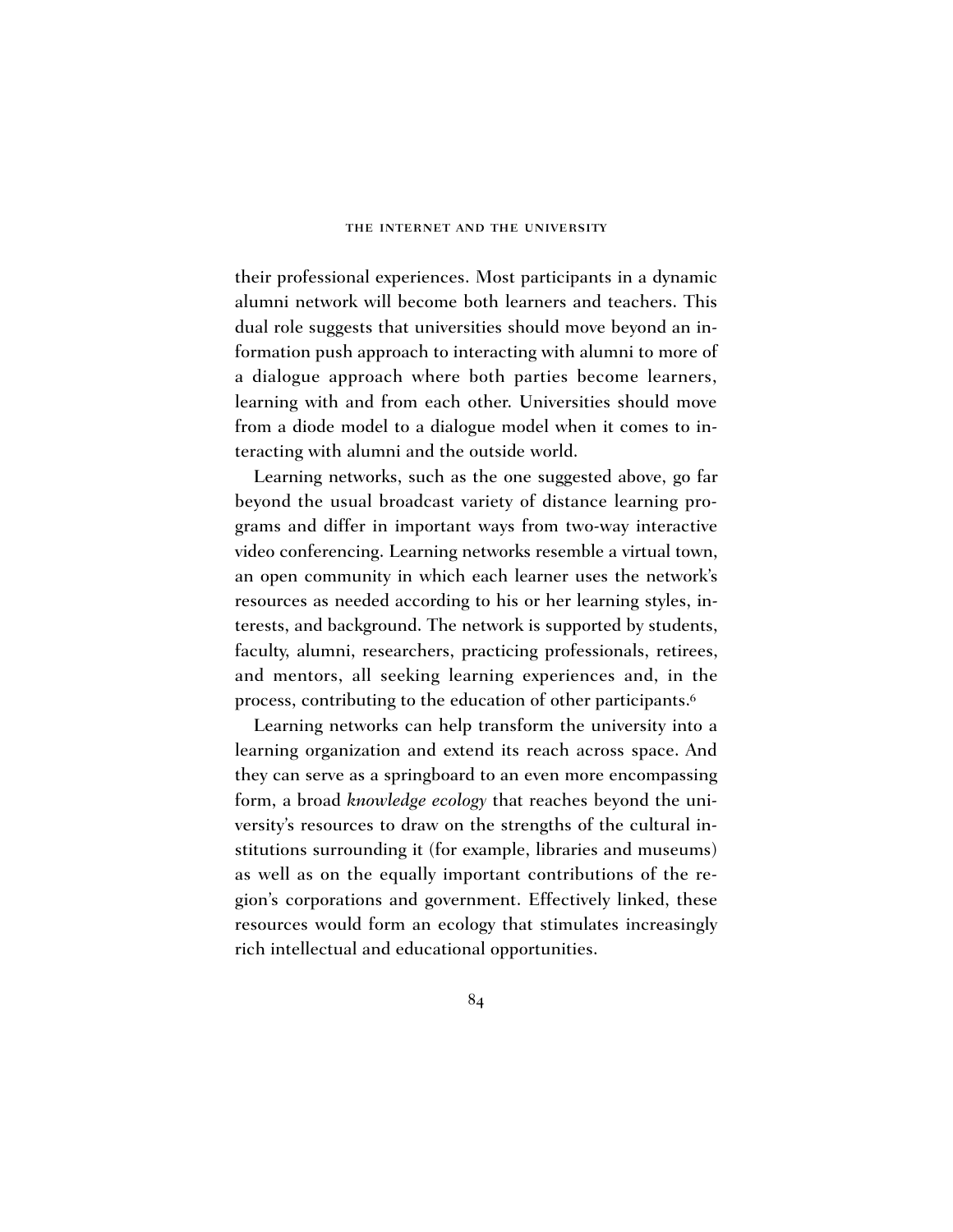# Conclusion

Learning technologies are not a panacea that will resolve the many issues that higher education faces today. Instead, new technologies lead directly to institutional issues, starkly highlighting them in contrast to the widespread need for education and the possibilities technology presents to fill that need. Higher education today has the opportunity to reshape itself and play an important role in the future of our society. Whether that role is ultimately fulfilled will depend on fresh, creative thinking and a firm commitment to move teaching, learning, and the university into the digital age.

### acknowledgments

This paper is based on a transcript from a talk given at the Aspen Forum and draws on material from *The Social Life of Information*<sup>7</sup> and "Universities in the Digital Age."8 More about these papers and topics can be found on the Web site of *The Social Life of Information*, http://www.slofi.com. Maureen Devlin has been instrumental in developing this paper from my talk, material from past writings, and events that transpired at the Aspen Forum.

#### **ENDNOTES**

1. M. Polanyi*, The Tacit Dimension* (Garden City, NY: Doubleday, 1966).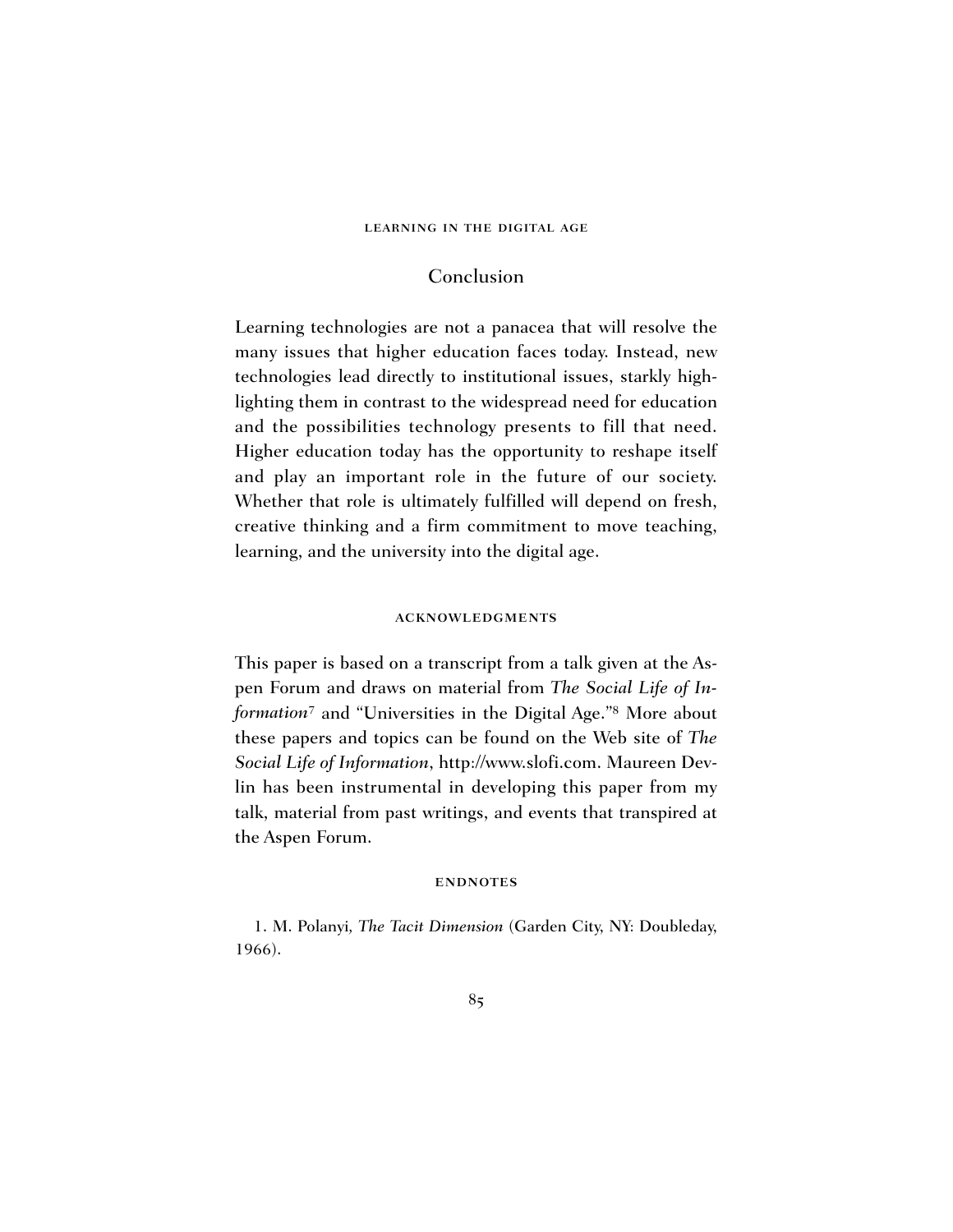2. S. D. N. Cook and J. S. Brown, "Bridging Epistemologies: The Generative Dance Between Organizational Knowledge and Organizational Knowing," *Organization Science*, Vol. 10, No. 4, July-August 1999, pp. 381–400.

3. J. Lave and E. Wenger, *Situated Learning: Legitimate Peripheral Participation* (New York: Cambridge University Press, p. 40).

4. This section is adapted from J. Brown and P. Duguid, "Universities in the Digital Age," *Change,* July/August*,* 1996.

5. Conveyed to the author through personal communication.

6. R. Larson, "MIT Learning Networks: An Example of Technology-Enabled Education," in *Forum Futures: 1998 Papers*, edited by M. Devlin and J. Meyerson (New Haven, CT: Forum Publishing, 1999, pp. 59–74).

7. J. Brown and P. Duguid, *The Social Life of Information* (Boston, MA: Harvard Business School Press, 2000).

8. J. Brown and P. Duguid, "Universities in the Digital Age," op cit.

**John Seely Brown** is the chief scientist of Xerox Corporation and former director of the Xerox Palo Alto Research Center (PARC).

> Bringing the Humanities into the 21st Century: A Multimedia Revolution in the Classroom

> > Nicole Herz

An Asian Studies professor discovers that his students recognize the names of a line of Shoguns from playing a popular video game.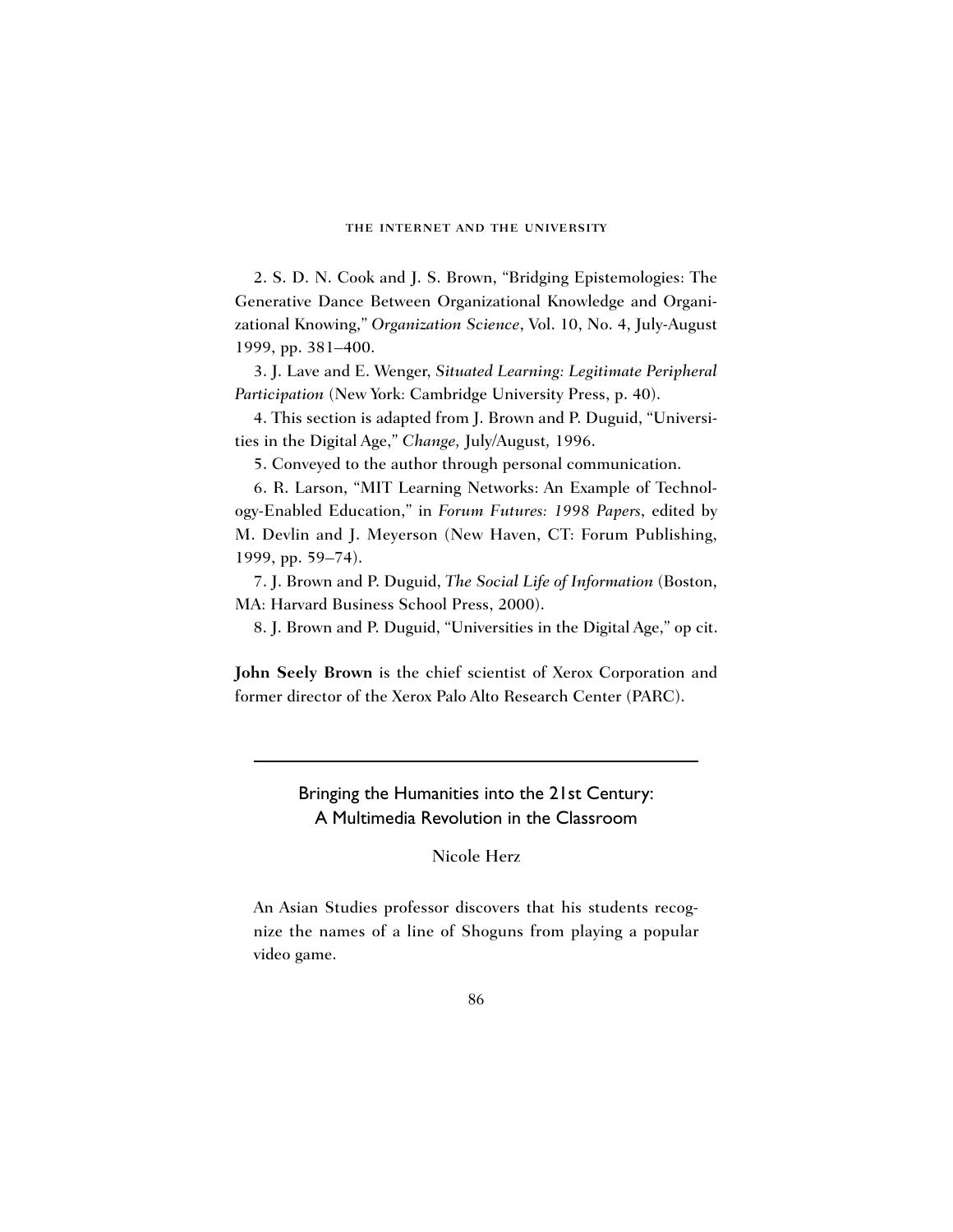An undergraduate receives extra credit in her Modern History class by making an album showing how the art of Kandinsky and Munch expressed an era. She researched and reproduced fullcolor copies of the chosen paintings from the Internet.

Another student creates his own "soundtrack" to the English Lake Poets by matching poems to rock songs on a compact disc using his school's digital equipment. His roommate creates videos for the poems by juxtaposing words and lines with recorded images.

Educators collect such anecdotes to pass on at conferences and during interviews, rarely taking seriously the fact that today's students are communicating in a language that many academics may not even understand. It's a language of visual eloquence and stylistic wit that was born in the late-nineteenth century. The questions now are, Are we going to continue dismissing this ever-evolving language of interpretation and expression? Or can we in academia find ways to sharpen it, expand it, in short, to bridge the "digital divide" that separates the virtual from Voltaire?

Six years as a teacher and graduate student at the University of Virginia History Department have made a couple of things obvious to me: first, that the gap between traditional and contemporary learning techniques is becoming critically wide; and second, that the custodians of history and literature are turning a blind eye to this gap or denying that the other shore might be the humanities' salvation. My own research on the culture of photography in nineteenth-century Europe has shown me that academia's dismissal of new technologies does not preserve its powers, but erodes them, until its professors are gradually driven to the margins of public life.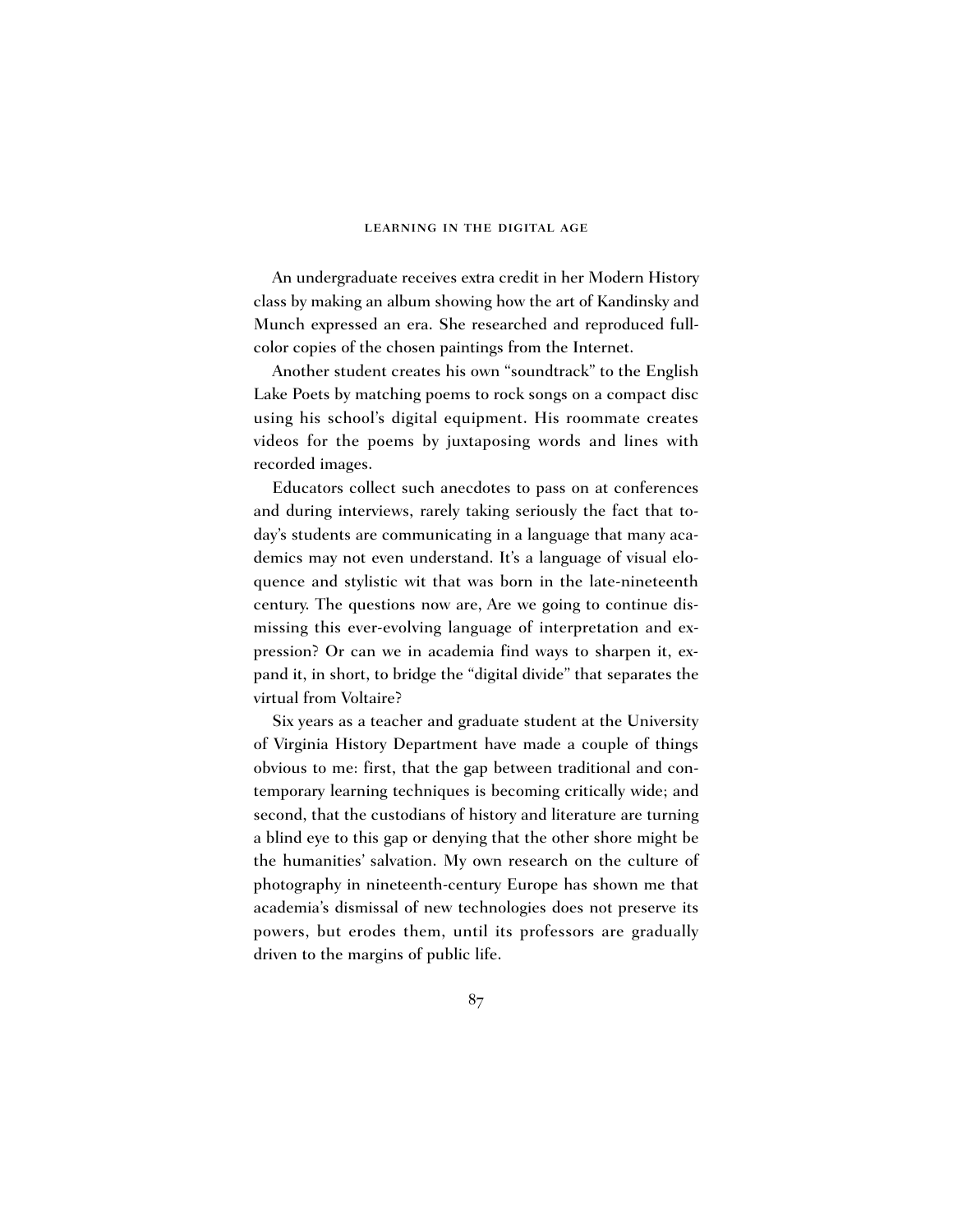Academia sees students learning, creating, and responding to information through a complex montage of images, sound, and communication; but it doesn't really *look*. Instead of welcoming students' interactive approach to information, it continues to ignore it, insisting on the same five-paragraph box that has ruled over the humanities for the last century or more.

It's true that a few preliminary steps have been made: Lynn Hunt's CD-ROM on Revolutionary France has brought interactivity into the classroom; one finds textbooks today with links to the World Wide Web in every chapter; and some college professors have created innovative class Web pages that serve as forums for discussion. However, we are still far from incorporating all the intellectual resources available that could push learning into a new dimension. The reason is that academics continue to insert themselves into a matrix of knowledge, power, and authority that has historically shaped the humanities. In other words, we refuse to learn from the culture and technology that thrives outside the university—the visualizing, messaging, and innovating driven by the young. If the professors are so eager to have their students interface with what's valuable in the past, shouldn't those students have the opportunity to bring to the table the ideas they deem relevant in the present?

Since the late nineteenth century, societies in the West have constructed themselves (the nation, gender, class, religion, fashion, and consumerism) with images. When we think about the Civil War, for example, or the Holocaust, or the Cold War, a series of artifacts, symbols, photographs, artworks, and visual propaganda comes flowing into our minds. Students in the humanities need to understand how this cognitive, or perceptual,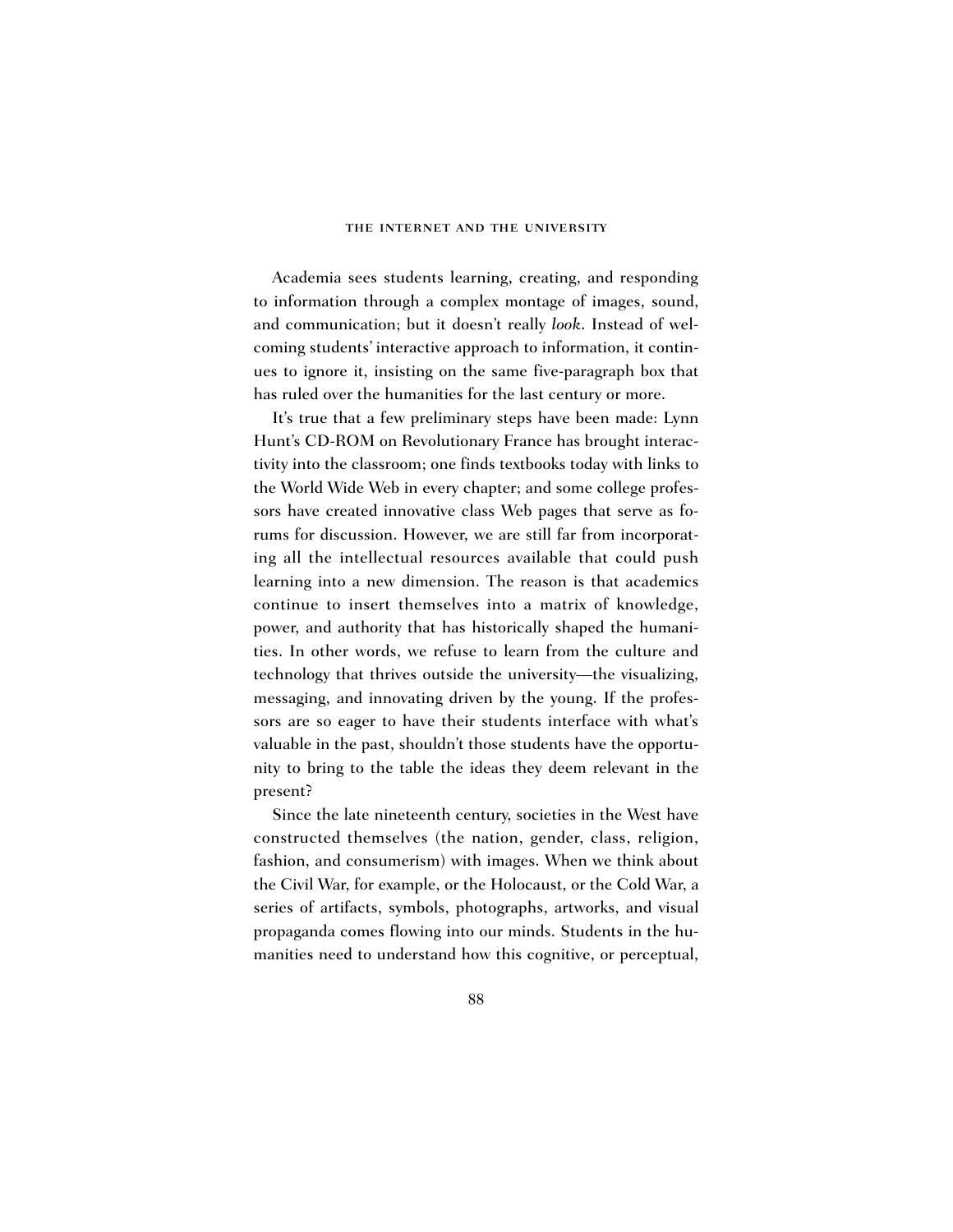shift took place (logographic to visual) and the political implications of that shift. They already use the postmodern language of images with a virtuosity that surpasses our most dedicated theorists of visual culture. Now it's up to the professors to invite them to bring their abilities to the texts and images of the past.

Innovators such as Darwin, Freud, and Martin Luther King, Jr. transformed culture by touching people's imaginations and emotions. Rather than force students to interpret their ideas in two dimensions, we ought to diversify the choices of communication. The following suggestions focus on how recreating the classroom as a multimedia laboratory can awaken students and teachers to the real value of the humanities.

- Allow students to interpret the logographic documents of the past in language that is relevant to them in the 21st century. Our responses to nineteenth-century essays do not have to take the form of nineteenth-century essays. Students can show how theories of the past have shaped entire genres of film, news media, science fiction, and graphic arts.
- Encourage students to use technologies such as digital contact and imagery (for example, chat rooms, e-mail, the Internet), film, video, music, and games to show how and why the words of the past may be meaningful in the present and future.
- Reassure young people that the value of authors and poets lies not in the fact that their reprinted books sit in libraries and bookstores, but that they take us on amazing journeys. If Dickens and Hemingway remain relevant today, then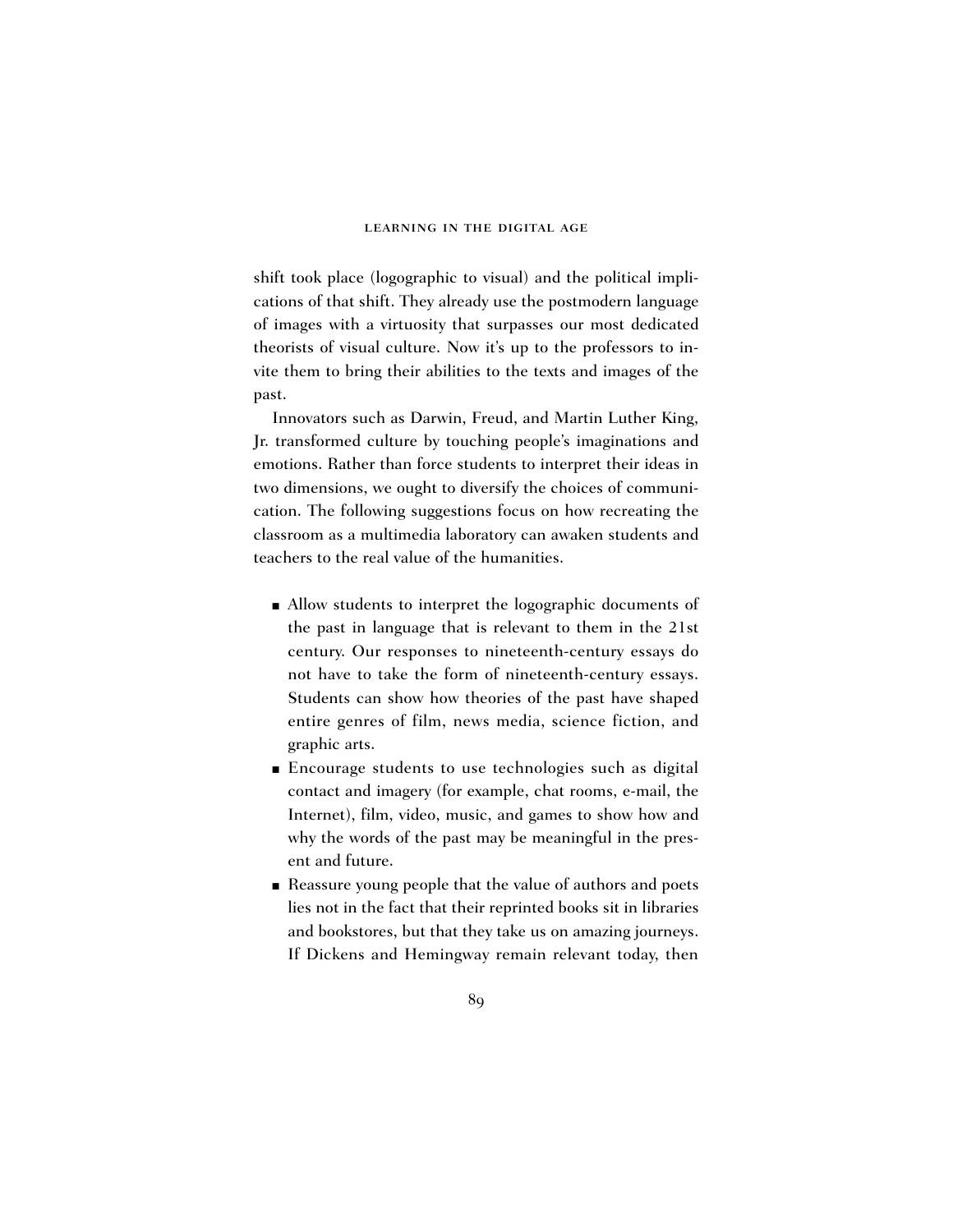their ideas, and the feelings they orchestrate, can be interpreted and judged. The important thing is not to imitate the past, but to discover the human connection between you and those words from the past.

As young people invent more ways of using the technology at their disposal, they don't necessarily grasp the idea that their generation is part of a continuing human evolution with long roots. The history of culture and technology can shed light on our own obsessions. For example, educators could help students trace an activity like surfing the Net back to the Victorian armchair traveler. We are no more curious or knowledge-hungry than our ancestors. We're just a lot faster and, in some cases, less patient for more information. Our constant use of cell phones, too, has roots in the golden age of the letter, postcards, and telegraph, an age when the circulation of news and information parallels the explosion of communication today.

Multimedia is vital to our investigation of how culture and society have changed in the recent past. For example, how can we compare contemporary representations of the family with the realities of our changing life cycles? How do we really grapple with phenomena like "information overload" in a culture that lives on the constant production, processing, and packaging of information? We have to use the tools that can best recognize and combat our most problematic issues, which is the technology itself.

This proposal merely outlines the challenge that faces academia and points to new ways of using the language and dialects of multimedia. I have not discussed the class privileges and deprivations that determine who gets to use and shape the me-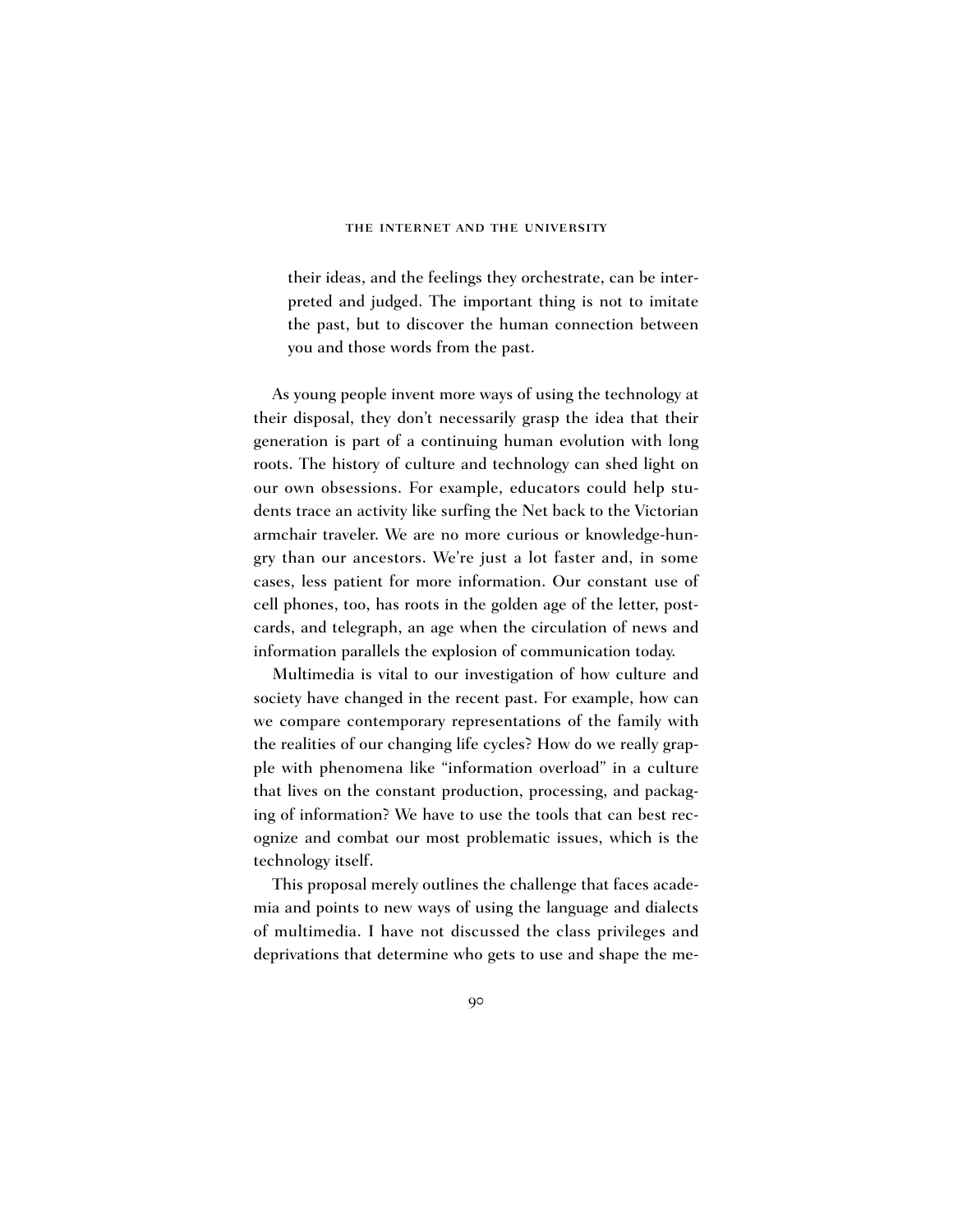dia today (and yesterday), nor have I described how issues of race and gender play their role in the production of pixels and other vocabularies. Furthermore, as a teacher I am well aware that students, like everyone else, often want to complete projects with the absolute minimum amount of effort possible, going so far as to cheat in a variety of ways. It's up to all educators to come up with the techniques that help students *want* to reach their highest potential. Resolutions for such issues and more can be discovered in workshops, interdisciplinary programs, courses, and projects where students and professors work together to promote the future of learning.

**Nicole Herz** is a PhD candidate in History at the University of Virginia.